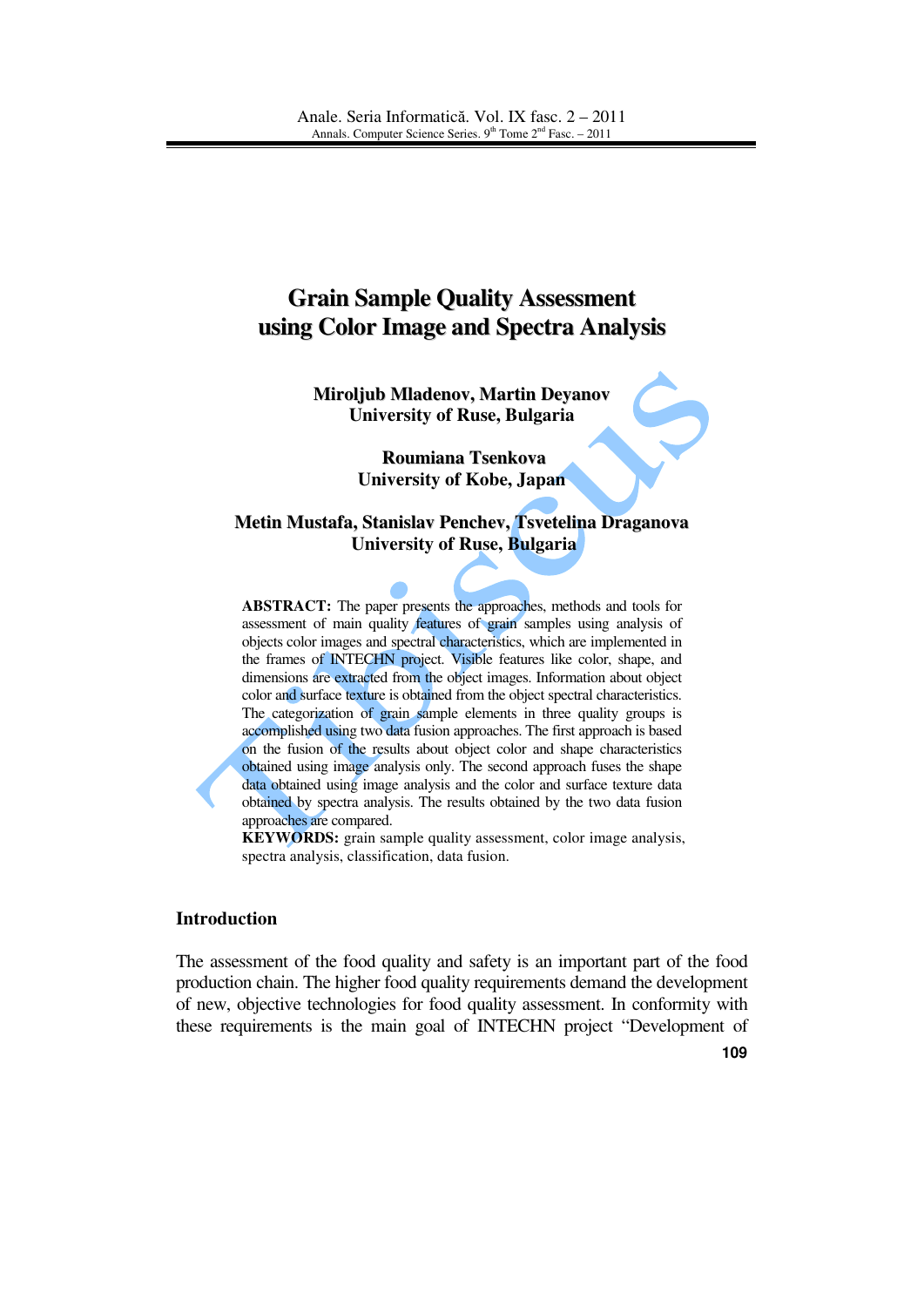Intelligent Technologies for Assessment of Quality and Safety of Food Agricultural Products" founded by the Bulgarian National Science Fund. Computer based, express, objective, intelligent technologies, methods and tools for assessment of the main quality and safety features of different food products like cereals, fruits, vegetables, milk, dairy products, meat, meat products and eggs were developed and investigated within the frames of the project.

Two different approaches are used to obtain complex assessment of food products quality features. The first approach is based on analysis of object color images using a computer vision system. Visible features related to the color characteristics, shape and dimensions could be obtained because of such analysis. The second approach that uses analysis of object spectral characteristics can form information about object features related to the object surface color and texture characteristics. Fusing the results from two kinds of analysis, we can get more complete and accurate notion about main quality features.

This paper discuses the INTECHN platform approaches, methods and tools for analysis of color images and spectral characteristics of the grain sample elements, as well as the approaches for the fusion of the results from the two kinds of analysis. These approaches are illustrated in the assessment of main quality features of maize grain samples. Similar methods are used for the assessment of the quality of the other food products.

According to the Bulgarian National Standards, the main quality features of maize grains are inherent for the variety appearance, shape, color, smell, taste, moisture, and impurities. Whole grains and broken grains (bigger than the half of the whole grain) which have inherent for the variety appearance, shape, and color are considered as normal grains. The grain impurities include broken grains (smaller than the half of the whole grain), heat-damaged grains, burned grains, small grains, shriveled grains, green grains, sprouted grains, and mouldy grains. The non-grain impurities include corncob particles, leaf and stem fractions, pebbles, soil, sand, and metal particles. Smutty grains, infected (with *Fusarium*) grains, as well as harmful elements (bunt) are included in the last grain sample group.

The grain quality characteristics specified above (excluding smell, taste, and moisture) are evaluated by an expert based on its visual estimation. They are mainly related to the appearance, color characteristics, shape, and dimensions of the sample elements. The main trend in the last few years is to use Computer Vision Systems (CVS) in order to evaluate such characteristics [BS03, M+11]. To obtain a complex assessment of the grain quality using data about color characteristics, shape and dimensions of the grain sample elements, is a complicated and multilevel task. This is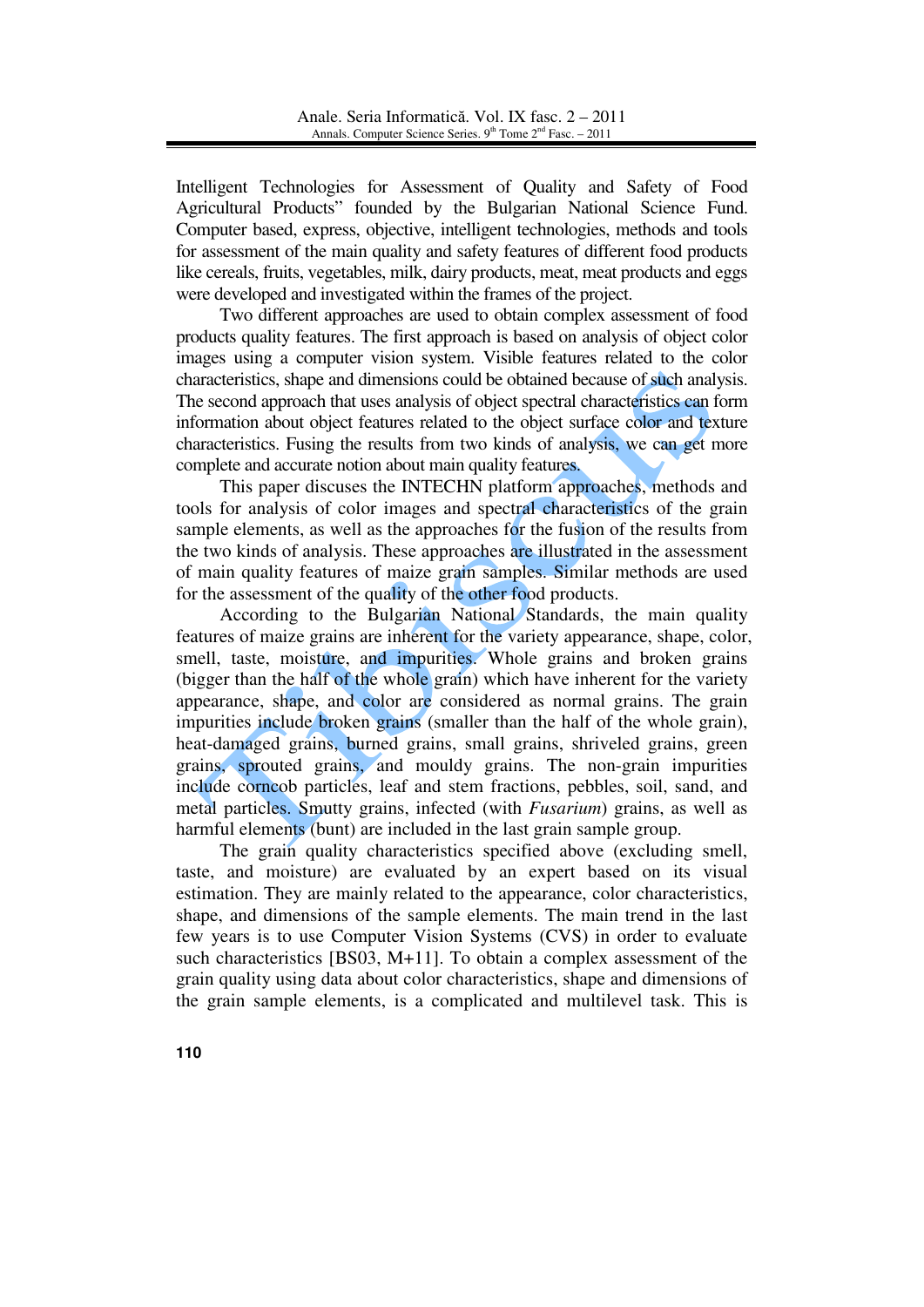because the color characteristics shape and dimensions of the elements in a sample vary within a wide range.

Many results are published, in which different quality features, like authenticity [L+93, JPV00, P+03], variety [LJS99, MJ00], infections [N+88, M+11], purity [M+02, M+04], germination [MD08], mechanical damages [M+11] and other quality features are identified on the basis of color image analysis.

Some preliminary investigations [M+11] show that the analysis of object color images could not give sufficiently precise assessment of some grain sample elements like infected grains, mouldy grains and non grain impurities. This is determined by the fact that in comparison with the normal grains, not only color features of such objects are changed, but the surface texture is changed too. It is difficult to detect this change using a CVS.

That is why we expect a more accurate assessment of these sample elements to be obtained using spectra analysis. Unfortunately, information about object shape and dimensions cannot be extracted from spectra. To categorize the grain sample elements into normative groups specified above a fusion is performed for shape data obtained by image analysis and color and texture data obtained using spectra analysis.

Visible (VIS) and near infrared (NIR) spectra analyses are applied in the assessment of different grain quality features [H+08]. They are mainly used in tasks, related to the determination of qualitative and quantitative features like grain composition [BPS06], dry matter content [C+06], moisture content [M+10], starch [S+05], protein [W+04], glutenin [Car03], vitamins and toxins  $[F+09]$ , vitamin and mineral content  $[O+07]$ , as well as for the detection of grain infections [P+10].

Different methods like Principal Component Regression, Partial Least Squares Regression, Principal Component Analysis (PCA), Hierarchical Cluster Analysis, and other methods are used for development of models to predict a property of interest, feature extraction, and large and complex data sets reduction.

Different approaches are applied for categorization of the investigated objects. Effective results are got using classifiers based on Artificial Neural Networks (ANN), discriminant analysis, Support Vector Machine (SVM), K-Nearest Neighbors (KNN), Soft Independent Modeling of Class Analogy (SIMCA). Some of these methods are used in commercial software products (Pirouette, Unscrambler) for different products quality assessment based on spectra analysis.

The main goal of this paper is to present the INTECHN platform approaches, methods and tools for assessment of main quality features of the grain sample elements using image and spectra analysis, as well as the results from data fusion of the two kinds of analysis.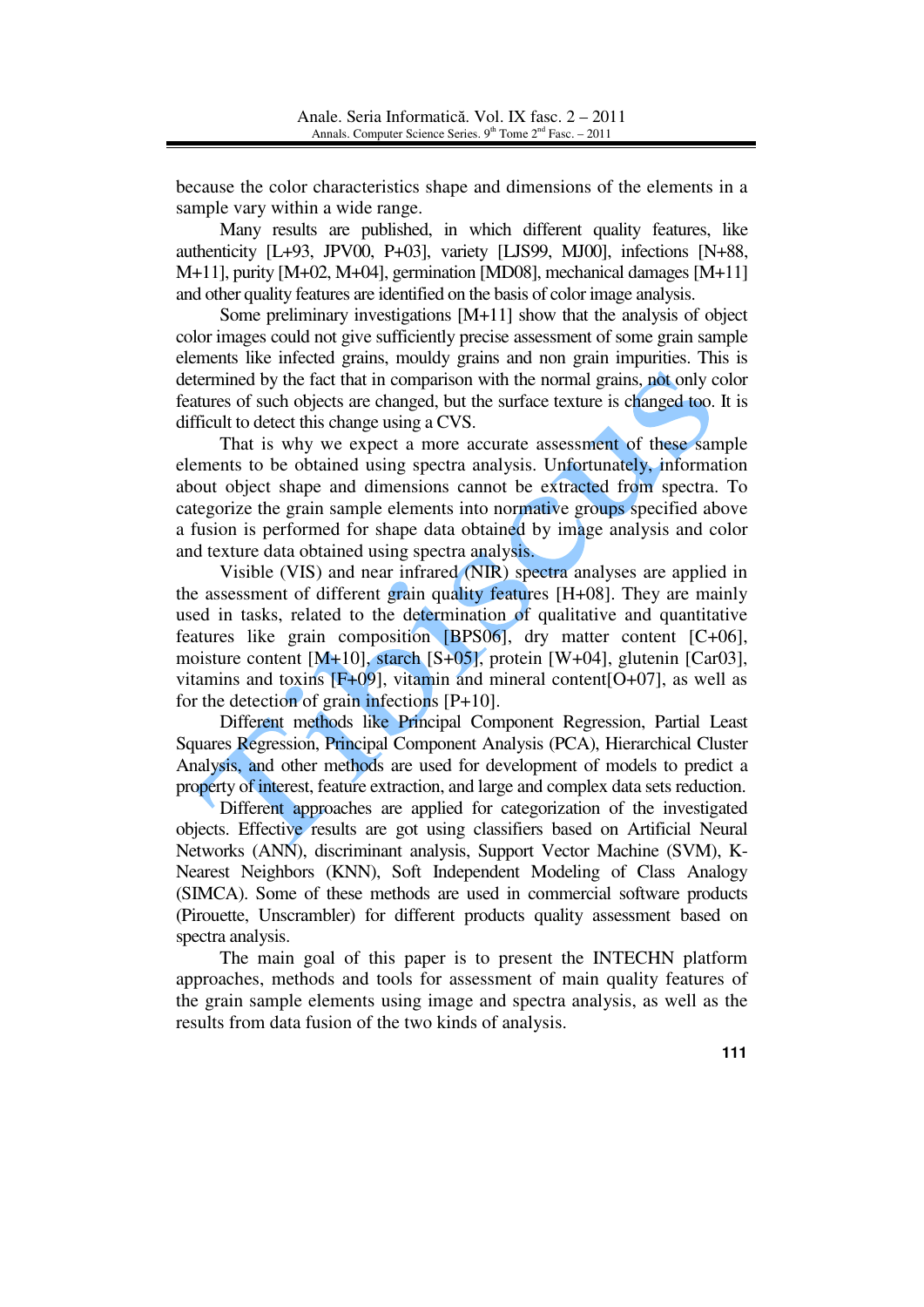# **1. Materials and Methods**

# **1.1. INTECHN platform hardware**



**Fig. 1. INTECHN platform hardware components**

 The INTECHN hardware system (Fig.1) consists of the following main components: CVS and spectrophotometer (4) (QE65000, Ocean Optics, USA). The CVS includes two color CCD cameras (1) which give a possibility to form color images of investigated object (2) in two planes (horizontal and vertical). The illuminate system (3) is used for direct object illumination.

# **1.2. Grain sample classification groups**

The characteristics of grain sample elements, which are on principle being evaluated by an expert, based on its visual estimation, are assessed using CVS within the frames of the INTECHN project. Groups (classes) and subgroups (subclasses) in which the elements of the maize grain sample have to be distributed are presented in Table 1.

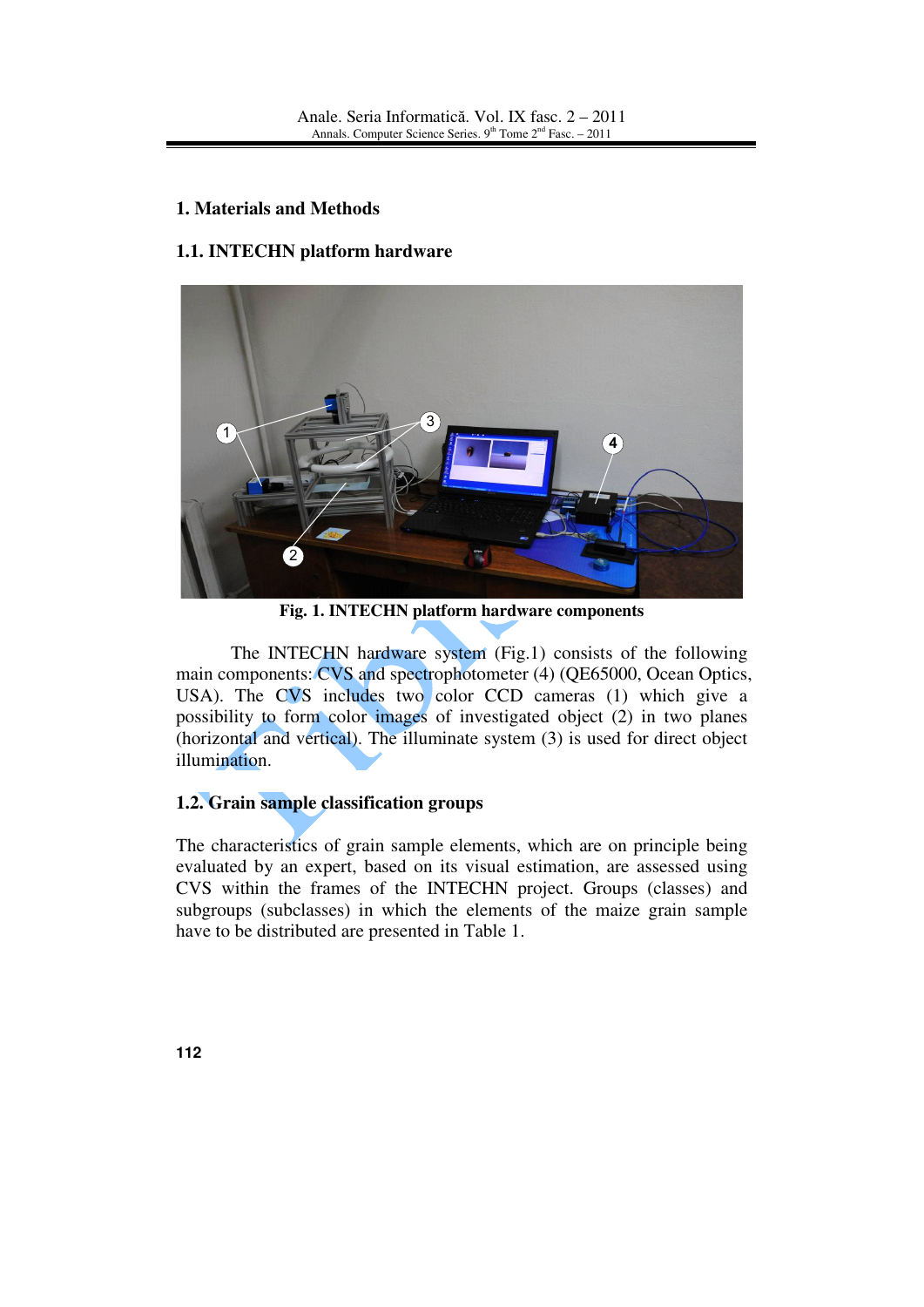|  | Anale. Seria Informatică. Vol. IX fasc. 2 – 2011                                   |  |  |  |
|--|------------------------------------------------------------------------------------|--|--|--|
|  | Annals. Computer Science Series. 9 <sup>th</sup> Tome 2 <sup>nd</sup> Fasc. – 2011 |  |  |  |

|                                     | Table 1. Marze grain sample classes and subclasses |                      |  |  |  |  |  |  |  |
|-------------------------------------|----------------------------------------------------|----------------------|--|--|--|--|--|--|--|
| <b>Normative classes</b>            | <b>Color classes</b>                               | <b>Shape classes</b> |  |  |  |  |  |  |  |
| standard kernel<br>$1 \text{cst}$ - | $1cc$ - grains with color $1csh$ -                 | whole                |  |  |  |  |  |  |  |
| (whole grains and broken            | inherent for the variety,                          | with<br>grains       |  |  |  |  |  |  |  |
| grains bigger than the half         | back side                                          | inherent for the     |  |  |  |  |  |  |  |
| of the whole grain, with            | 2cc- grains with color                             | variety shape        |  |  |  |  |  |  |  |
| appearance, shape<br>and            | inherent for the variety,                          |                      |  |  |  |  |  |  |  |
| color inherent for the              | germ side                                          |                      |  |  |  |  |  |  |  |
| variety                             | 3cc- heat-damaged grains                           | broken<br>$2csh-$    |  |  |  |  |  |  |  |
| 2cst-grain impurities:              | 4cc- green grains                                  | bigger<br>grains     |  |  |  |  |  |  |  |
| broken grains smaller than          |                                                    | than the half of     |  |  |  |  |  |  |  |
| the half of the whole grain,        |                                                    | the whole grain      |  |  |  |  |  |  |  |
| heat-damaged<br>grains,             | 5cc- moldy grains                                  | 3csh- broken         |  |  |  |  |  |  |  |
| small grains, shriveled             |                                                    | grains smaller       |  |  |  |  |  |  |  |
| grains, green grains,               | 6cc- smutty grains                                 | than the half of     |  |  |  |  |  |  |  |
| sprouted grains, infected           |                                                    | the whole grain      |  |  |  |  |  |  |  |
| (with <i>Fusarium</i> ) grains,     |                                                    | small<br>and<br>and  |  |  |  |  |  |  |  |
| smutty grains.                      |                                                    | shriveled grains     |  |  |  |  |  |  |  |
| 3 cst- non grain impurities:        | infected<br>(with<br>$7cc-$                        |                      |  |  |  |  |  |  |  |
| corn-cob particles, leaf and        | <i>Fusarium</i> ) grains                           |                      |  |  |  |  |  |  |  |
| stem fractions, pebbles,            | 8cc-sprouted grains                                | $4csh-non - grain$   |  |  |  |  |  |  |  |
| soil and sand, as well as           | $9cc$ - non – grain impurities                     | impurities           |  |  |  |  |  |  |  |
| harmful elements                    |                                                    |                      |  |  |  |  |  |  |  |

**Table 1. Maize grain sample classes and subclasses** 

It is evident from the table that the main determinative characteristics of grain sample elements are related to the object color and shape. Because of the fact that color and shape features are described in a different manner, it is advisably the assessment these characteristics to be made separately. After that, the results from two assessments have to be fused to obtain the result about object categorization to one of the normative classes. In terms of the classification procedure, color and shape groups are divided in several subgroups. Color object characteristics are separated in 8 basic classes corresponding to the typical for the different sample elements color zones and 1 additional class that corresponds to the non  $-$  grain impurities (it is impossible to define a compact class for non – grain impurities). According to the object shape, the objects are divided in 3 basic classes corresponding to the whole grains, broken grains bigger than the half of the whole grain and broken grains smaller than the half of the whole grain, and 1 additional class that correspond to the non – grain impurities. Each of the three basic shape classes is further divided in 6 shape subclasses.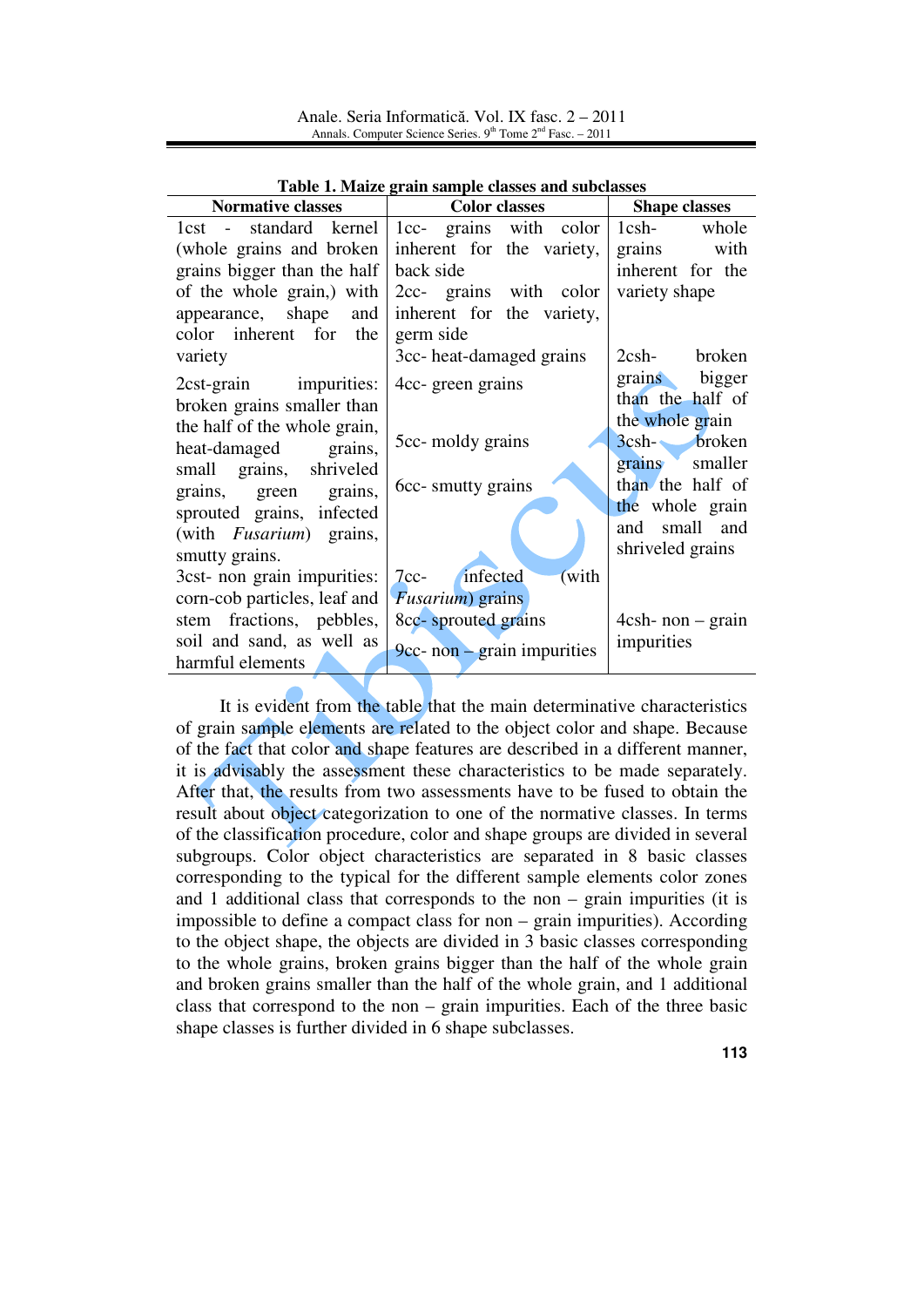# **1.3. Feature extraction from images**

RGB, HSV, XYZ, and YCbCr color models are used for separating object area from the background and for extraction of different color zones inside the object area (inherent for the variety color, heat-damaged grains, green grains, smutty grains, infected (with *Fuzarium*) grains, bunt, non – grain impurities). Furthermore, four color texture models [MD08, M+11] are developed for this purpose. It is expected they will better underline zone color ratios in the input RGB image.

To represent the shape of the investigated objects,  $10 -$  dimensional vector descriptions are used [M+02, M+11]. It is typical for the maize kernels that its contour has a huge asymmetry at the part where the germ exists and at the opposite part. It is easy to locate the germ in the whole grains and to build contour descriptions and models with proper orientation. For the broken grains, depending on what part of the whole is remaining (with the germ or without it) the contour descriptions could be sufficiently different. That is why it is necessary for classes 2csh and 3csh (to be more precise – for their corresponding subclasses) to define two types of descriptions and models: for shapes where the germ exists in the remaining part of the grain and where it is not. All the shapes of the investigated objects are divided into 18 groups (subclasses).

# **1.4. Features extraction from spectra and data dimensionality reduction**

The classification of grain sample elements based on their spectral characteristics is made in groups corresponding to the color classes presented in Table 1.

The spectral characteristics of grain sample elements are vectors with about 1500 components. PCA and combination of Wavelet descriptions and PCA are used for extraction of typical features from object spectra and for reduction of input data dimensionality. The following Wavelet coefficients are used: Wavelet1- detail coefficients and Wavelet2- approximation coefficients. The operator can select one of the following Wavelet functions: Haar, Daubechies2, Coiflet2, Symlet2. The decomposition can vary from 1 to 4. The most informative Wavelet coefficients are chosen using the PCA method.

# **1.5. INTECHN platform classification procedures**

INTECHN platform uses specific classification strategy, classifiers, and validation approach. They are conditioned by the specificity of the classification tasks concerning grain sample element recognition.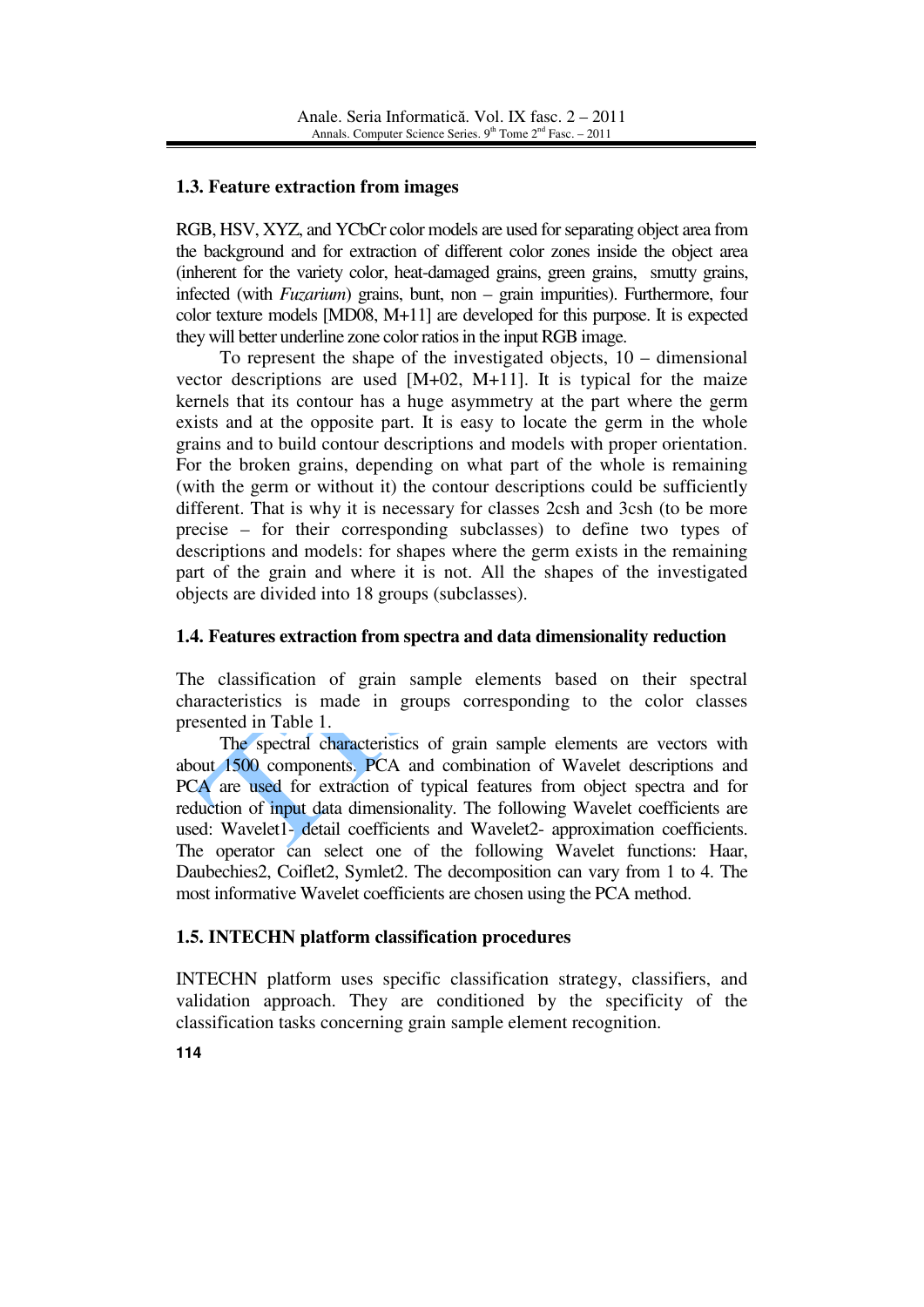**Classification approach.** If the classes (built from color, shape, PCA and Wavelet+PCA descriptions) are presented in the feature space, a part of them (1cc, 2cc,…8cc) will form comparatively compact class regions. The sets of descriptions extracted from the grain sample training sets are used for developing the models of these grain sample groups. Each class model is presented by the class centre (the average value of the class training data) and the class boundary surface. The boundary surface is determined through a threshold value of the covariance of the class training data. A correct model for the 9cc class could not be created because of the fact that the spectral characteristics of elements of this class could be sufficiently different in each subsequent grain sample.

As a correct model for the 9-th grain group could not be created, a part of the descriptions of such objects from the testing set could get into the boundaries of the other eight classes defined. A big part of them would get outside the class regions and could be located in a random place in the feature space. These descriptions could be considered as noisy vectors. It could be assumed that the comparatively compact class regions of the objects from the first eight groups are submerged in a noisy environment. Therefore, the task for categorization of the grain sample elements can be interpreted as a task for classification in classes, whose boundaries have definite shapes, dimensions and location in the feature space, and they are situated in a noisy environment.

Under this formulation, the use of popular strategies like LDA, CA, SVM, KNN and some other methods, which build boundaries between class regions, is obviously not a good choice. This is due to the fact that for the class 9cc, which correspond with the 9-th grain group, a correct model cannot be created.

The task for grain class modeling is reduced to a task for approximation of the grain class regions. For this purpose, classifiers based on Radial Basis Elements (RBEs) are used. Such classifiers are chosen in terms of the simplicity of the classification procedure and the accuracy of the class region approximation. Furthermore, if we set an appropriate value of the RBE bias and a minimal threshold ∆ of its output, it becomes clear what part of input vectors will be included within the class boundary and it is easy to change the dimensions of the particular class region.

**INTECHN platform classifiers.** The following classifiers [M+11] were used for class region approximation:

**Classifier with standard RBEs (CSRBE).** Only one RBE is used for approximation of each class region. The RBEs centers correspond to RGB average values of the pixels from training sets. The RBEs biases are set in correspondence with their standard deviations. The CSRBE approximates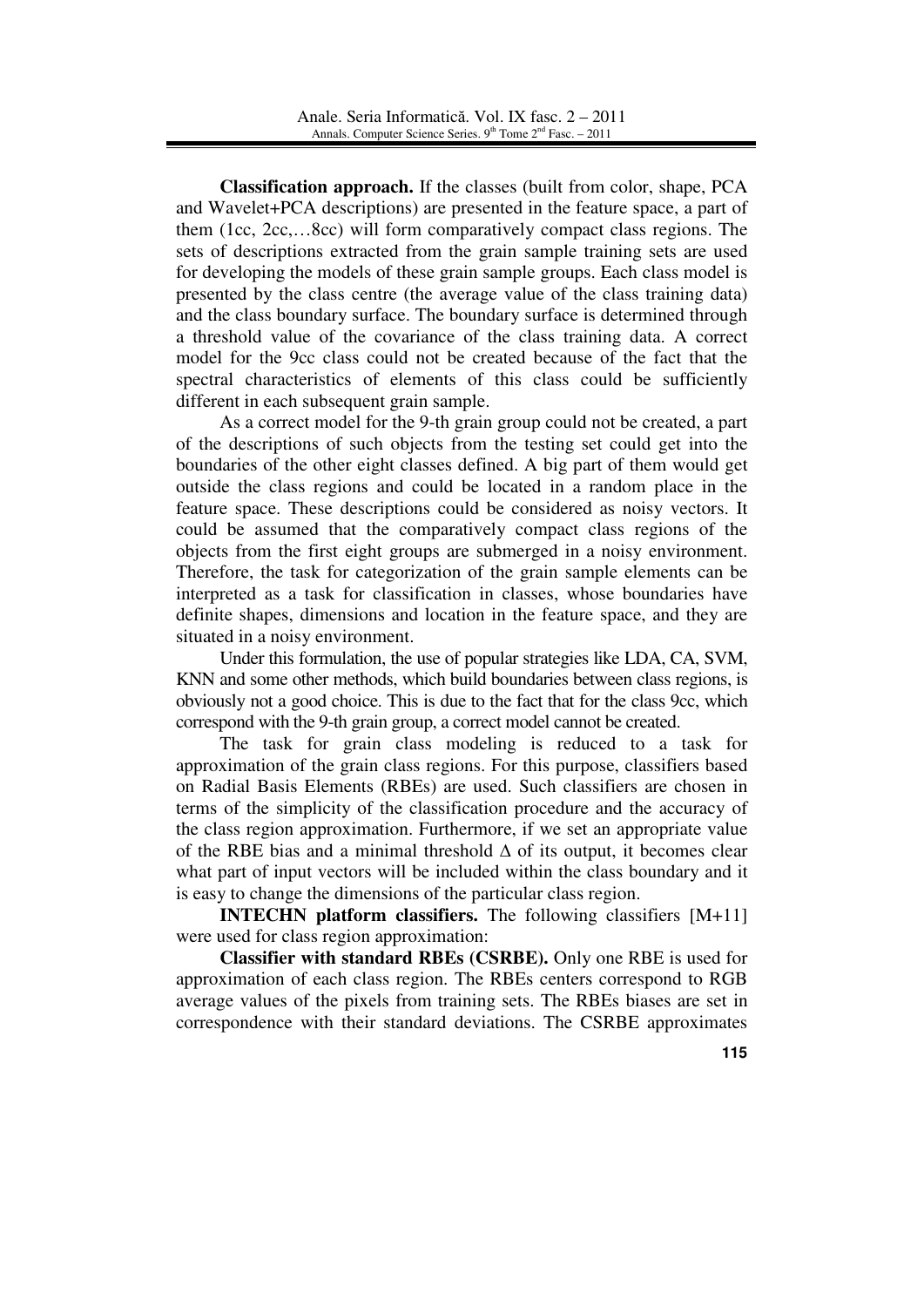round shaped classes only. The CSRBE can be considered as a referent classifier, because its architecture includes standard RBEs and it realizes the classification strategy described above.

**Classifier with decomposing RBEs (CDRBE).** The CDRBE classifier architecture includes three layers. The first layer consists of m (m is the number of classes) transforming elements, which recalculate input vectors coordinates in local coordinate systems whose axes coincide with class axes of inertia. The second layer consists of n x m RBEs that are distributed in m sub layers. The number of RBEs in each sub layer is equal to n (n is the input vector dimensionality). The RBEs centers coincide with average values of the projections of the training sets vectors onto corresponding coordinates of the class local coordinate system. The RBEs biases are set in correspondence with the standard deviations of these projections. The third layer consists of m RBEs. The weights of all RBEs are equal (1, 1... 1). The RBEs outputs are the weighted distances of input vector to the centers of non – spherical classes.

The CDRBE classifier gives a possibility to form classes whose dimensions along the directions of separate coordinate axes are different. Changing the RBEs biases and the threshold  $\Delta$  we can vary the class shape from a sphere to the shape close to a parallelepiped.

**Classifier with RBEs which takes into consideration the class potentials (CRBEP).** The CRBEP classifier [M+11] approximates the class regions using standard (or decomposing) RBEs and takes into consideration the class potentials. The number of vectors in each of the classes, accumulated during the classification process, is interpreted as a class potential. It introduces an additional correction of the assessment formed by i-th RBE. The effect of the correction comes down to the displacement of the boundary between the two overlapping parts of class regions. The displacement depends on the ratio of accumulated number of vectors in each of the classes.

**Validation approach.** The classifiers presented in this section are trained and validated using a specific cross-validation procedure. The goal of the validation is to select the appropriate data model and classifier, as well as to obtain the optimal classifier parameters.

In comparison with the standard cross-validation approach (K fold cross-validation), the INTECHN platform validation is based on the following procedure. Although the classifiers create models of the first eight grain sample groups, some elements of the 9cc group are used in classifier validation. This leads to the limitation of the class area dimensions, which is a precondition for a big part of non-grain impurities to be rejected from the classifier. In that case this result is a correct classification.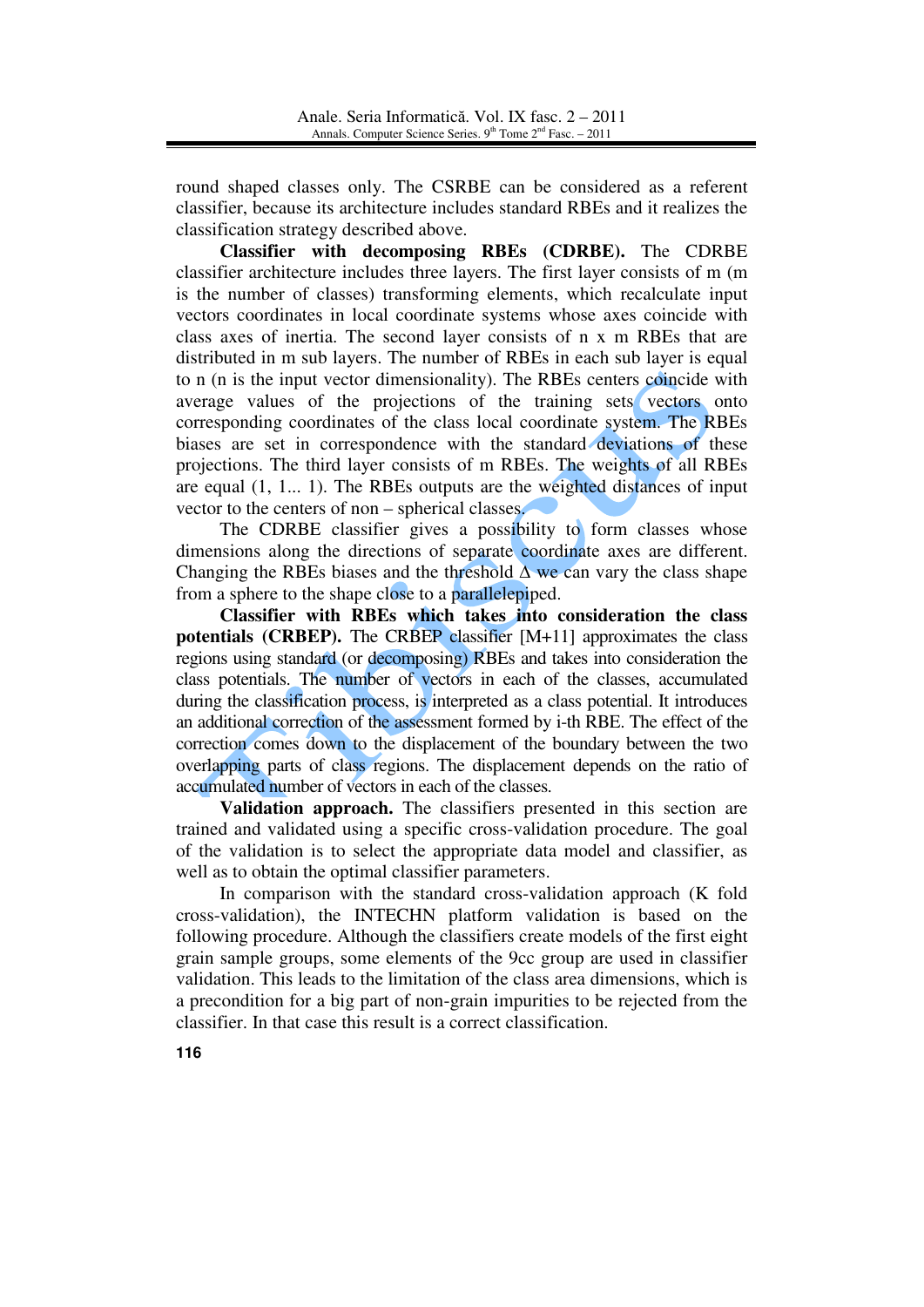#### **1.6. Fusing of the results from the color and shape analysis**

Because of the fact that color and shape features are described in a different manner, the assessment of these characteristics is made separately. After that, the results from the two assessments have to be fused in order to obtain the object's final categorization to one of the normative classes.

Different variants for fusing the results from color and shape analysis of grain sample elements are developed at different stages of the investigation. The algorithms developed could be associated with hierarchical clustering algorithms. Their typical feature is that different criteria for class merging are used at different levels of data fusion.

**Variant 1.** A comparatively simplified fusion scheme is used in the first algorithm. It is presented in Fig. 2. The input data (input classes) are separated in two groups – color characteristics data and objects shape data. The first group consists of 10 color zones inherent for the maize grains. The second group consists of 18 shape subclasses (1scsh, 2scsh… 18scsh). The first six of them correspond to different shape models of whole kernels, the next  $six - to$  models of broken grains bigger than the half of whole grain and the last  $six - to$  models of broken grains smaller than the half of the whole grain.

The color class (1cc, 2cc... 8cc) is determined based on preliminary defined combinations of color zones at the first stage of fusing the results from the color analysis. The shape subclasses are merged into one of the three main shape classes (1csh, 2csh, and 3csh).



**Fig. 2. Fusing the results from color characteristics and shape analysis. Variant 1**

**117** At the second stage of the analysis, the fusion of color and shape classes is made in order to form the final decision of object classification in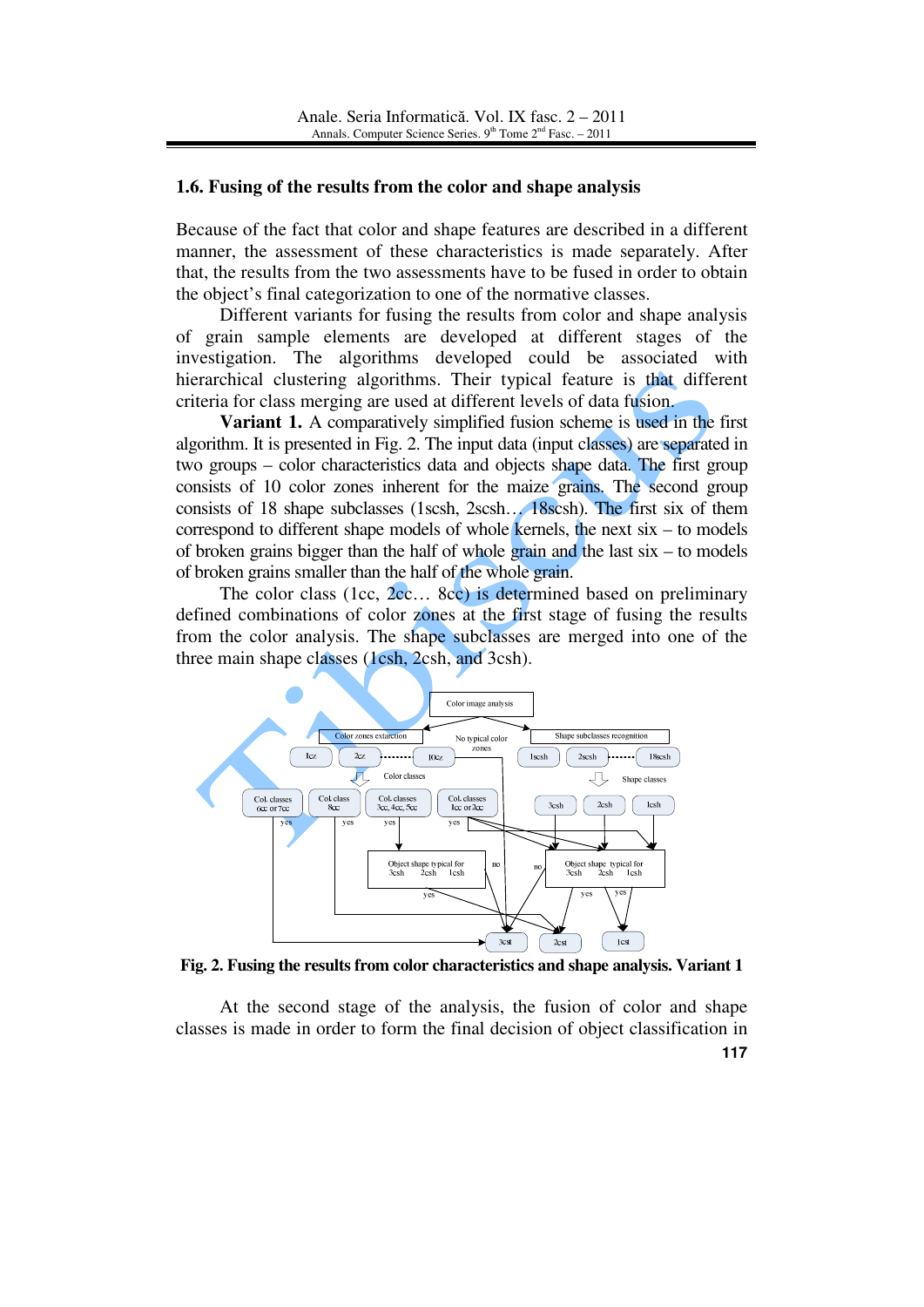one of the three normative classes (1cst, 2cst, and 3cst). The assessment whether the shape of the object is typical for one of the three main grain classes or not is used as a fusion criterion for color classes 1cc to 5cc. For 6cc, 7cc and 8cc classes the shape is not important at all.

**Variant 2.** The second algorithm (Fig. 3) uses color and combined topological models of typical color zones. The topological models represent the plane distribution of the color zones within the object area. A set of color topology models (when 3 or more typical for the kernels color zones are found) and combined topology models (when only 2 typical color zones are found) is preliminary defined. The combined topological models represent the plane distribution of some shape element (kernel prickle or rear area) and the color zones found.

The final objects categorization when such topology is found is performed without taking into account the object's shape but only its area. The shape and area are the most important for the final categorization of the objects when only one typical color zone is found. When the object belongs to 6cc, 7cc or 8cc its shape is not important at all for taking the decision.



**Fig. 3. Fusing the results from color characteristics and shape analysis. Variant 2** 

**Variant 3.** The third data fusion algorithm (Fig. 4) is based on data about object color characteristics obtained trough analysis of their spectral characteristics and data about object shapes extracted from object images. This variant of color and shape data fusion is conditioned by the fact that the recognition of color class of grain sample elements using spectral data is more precise.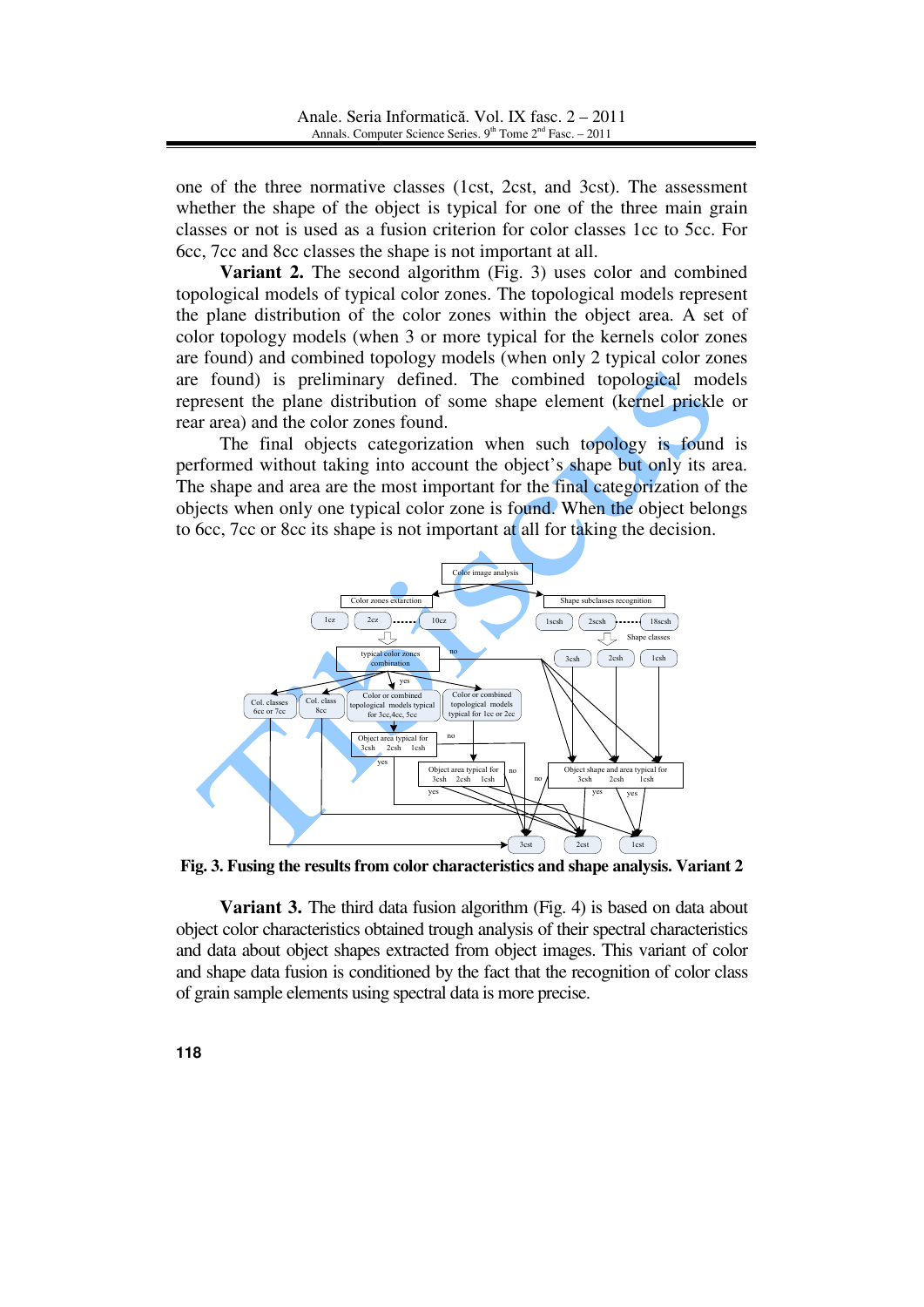

#### **Fig. 4. Fusing the results from color characteristics and shape analysis. Variant 3**

The main criterion for the final categorization is the object color class. The correspondence of object shape and/or area to the typical for the different shape classes shape and area is an additional criterion.

# **2. Results and discussion**

# **2.1. Training and testing sets**

The developed procedures for assessment of grain sample quality are validated, trained, and tested with sets presented in Table 2.

| Table 2. Training and testing sets         |                  |      |      |      |     |     |     |  |  |
|--------------------------------------------|------------------|------|------|------|-----|-----|-----|--|--|
| <b>Color class recognition</b>             |                  |      |      |      |     |     |     |  |  |
| <b>Classes</b>                             | 1cc              | 2cc  | 3cc  | 5cc  | 7cc | 8cc | 9cc |  |  |
| Training sets                              | 10               | 10   | 12   | 15   | 18  | 19  |     |  |  |
| <b>Testing sets</b>                        | 47               | 81   | 44   | 24   | 74  | 39  | 168 |  |  |
| <b>Object shape classification</b>         |                  |      |      |      |     |     |     |  |  |
| Classes                                    | $1 \cosh$        | 2csh | 3csh | 4csh |     |     |     |  |  |
| Training sets                              | 120              | 135  | 135  |      |     |     |     |  |  |
| <b>Testing sets</b>                        | 122              | 63   | 11   | 281  |     |     |     |  |  |
| <b>Classification in normative classes</b> |                  |      |      |      |     |     |     |  |  |
| Classes                                    | 1 <sub>cst</sub> | 2cst | 3cst |      |     |     |     |  |  |
| Testing sets                               | 117              | 118  | 242  |      |     |     |     |  |  |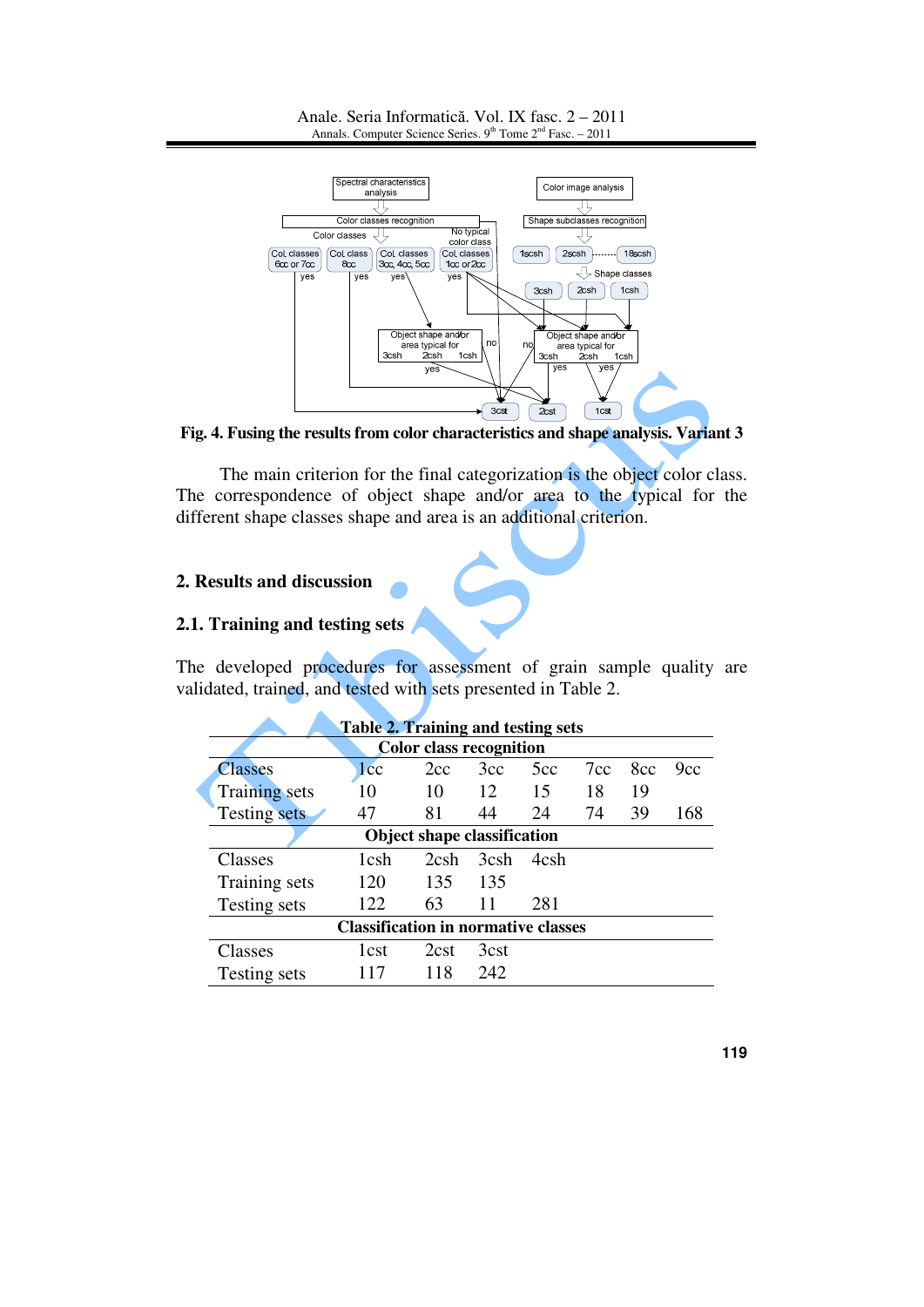# **2.2. Color characteristics analysis using CVS**

Classification error rates of color class recognition using the classifier selected by the validation procedure are presented in Table 3. The "Testing errors1" represents the results when the group of non-grain impurities is excluded from the testing set, while the "Testing errors2" represent the results when this group is included in the testing set.

| Table 3. Classification errors of color class recognition using CVS |                       |                                                        |       |       |       |       |  |  |  |  |
|---------------------------------------------------------------------|-----------------------|--------------------------------------------------------|-------|-------|-------|-------|--|--|--|--|
|                                                                     | <b>Image analysis</b> |                                                        |       |       |       |       |  |  |  |  |
| Data model                                                          |                       | RGB                                                    |       |       |       |       |  |  |  |  |
| Classifier                                                          | <b>CDRBE</b>          |                                                        |       |       |       |       |  |  |  |  |
|                                                                     |                       | Training errors1,% Testing errors1,% Testing errors2,% |       |       |       |       |  |  |  |  |
| Class                                                               | $g_i$                 | $e_i$                                                  | $g_i$ | $e_i$ | $g_i$ | $e_i$ |  |  |  |  |
| 1 <sub>cc</sub>                                                     |                       | 0.8                                                    | 8.9   | 12.8  | 8.9   | 8     |  |  |  |  |
| 2cc                                                                 |                       | 0.2                                                    | 7.2   | 4.9   | 8.3   | 4.9   |  |  |  |  |
| 3cc                                                                 |                       |                                                        |       | 15.9  |       | 15.9  |  |  |  |  |
| 5cc                                                                 |                       |                                                        | 8.3   | 8.3   | 79.4  | 8.3   |  |  |  |  |
| 7cc                                                                 | 2.3                   | 1.4                                                    | 4.5   | 13.5  | 35    | 13.5  |  |  |  |  |
| 8cc                                                                 |                       |                                                        |       | 5.1   |       | 5.3   |  |  |  |  |
| 9cc                                                                 |                       |                                                        |       |       | 23.2  | 68.4  |  |  |  |  |
| $\mathbf{e_o},\%$                                                   |                       | 0.7                                                    |       | ۱O    | 30.6  |       |  |  |  |  |

The classification errors are calculated using the equations:

$$
e_i = \frac{FP_i}{(TP_i + FP_i)}
$$
 (1)

*e<sup>i</sup>* gives the relative part of objects from some class i, which are assigned incorrectly to other classes  $k=1...N$ , where  $FP_i$  is the number of elements from other classes assigned to the  $i$ -th class,  $TP_i$  is the number of correctly classified elements from the i-th class;

$$
g_i = \frac{FN_i}{(TP_i + FN_i)}
$$
 (2)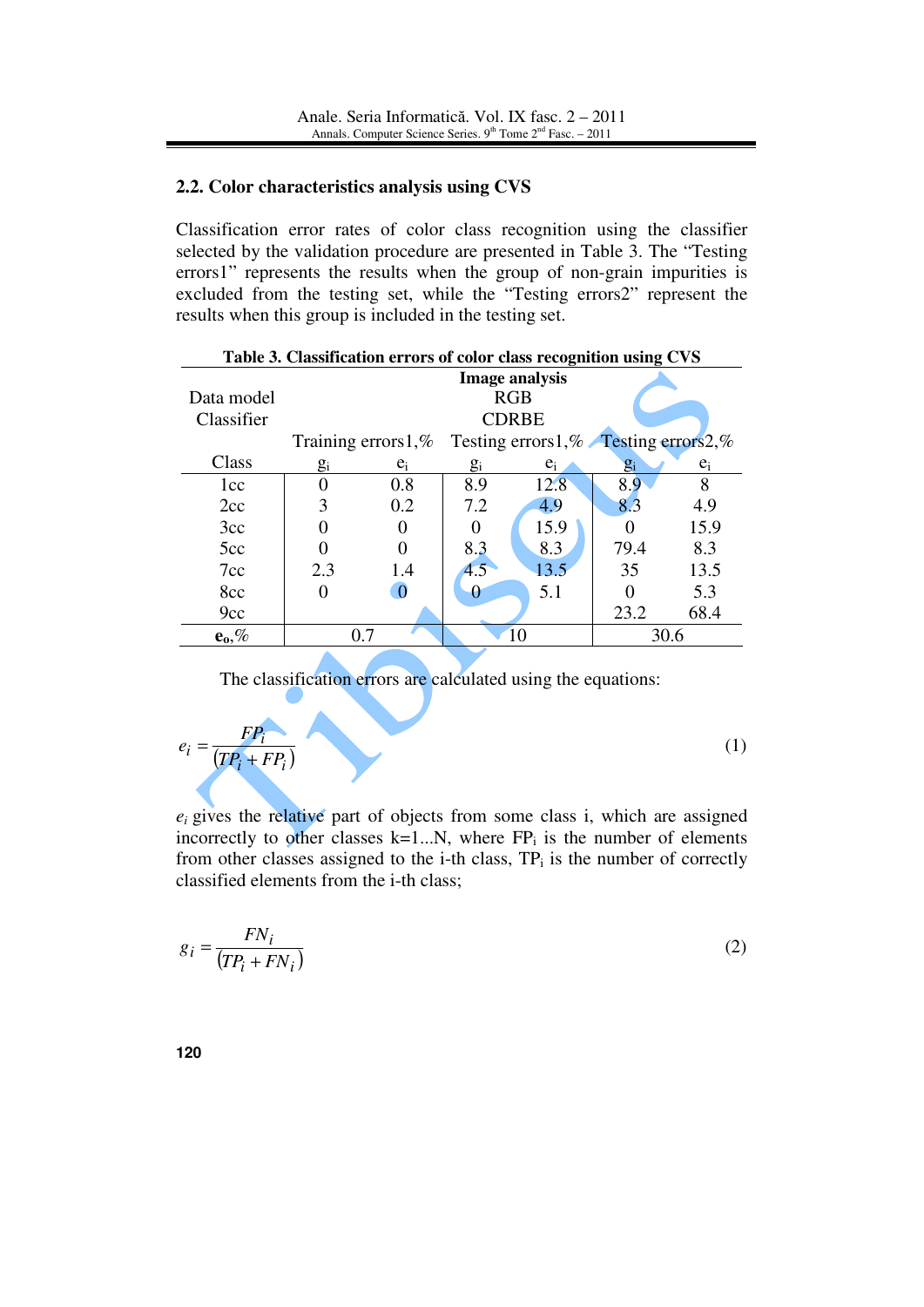$g_i$  gives the relative part of objects from other classes, which are assigned to class i, where  $FN_i$  is the number of elements from the i-th class classified incorrectly to other classes;

$$
e_o = \frac{\sum_{i=1}^{N} FP_i}{\left(\sum_{i=1}^{N} TP_i + \sum_{i=1}^{N} FP_i\right)}
$$

(3)

*e*о (classification error rate) gives the relative part of all incorrectly classified objects, were N is the number of classes.

## **Analysis of the results**

1. The testing results concerning object color zones extraction and color class recognition are acceptable, bearing in mind the nature of the investigated objects. The error  $e_0 = 10\%$  is obtained without elements from class 9cc in testing set. When we include such kind of elements (168 in number), the classification error increases to 41.9%. This result is due to the fact, that in a big part of non-grain impurities color zones typical for the different grains are found.

2. The selection of a proper classifier for color class recognition has a significant influence over the classification accuracy for training and testing. In color class recognition using CDRBE, training and testing errors decrease with  $6.2\%$  and  $35.1\%$  comparing to CSRBE [M+11]. When we train and test classifiers, CRBEP do not show its advantages because during these two procedures the data for different classes is being processed consecutively. When classifying unknown objects the input vectors will be processed in a random way so it is expected for CRBEP to perform better than the other two.

#### **2.3. Objects shape analysis using CVS**

The results from objects shape recognition using the selected classifier are presented in Table 4 (non-grain impurities are not included in the training set).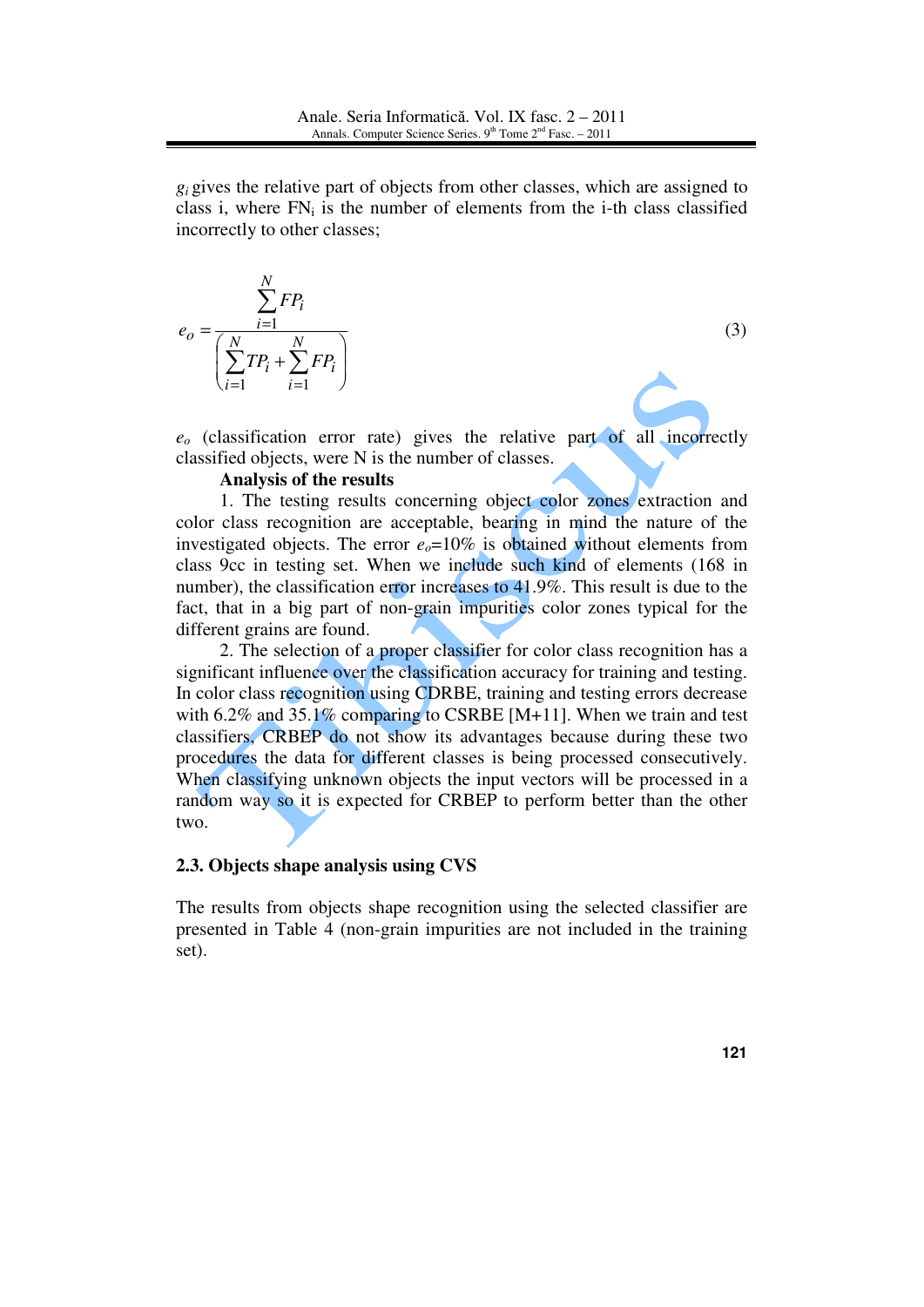|          |                                             | Selected classifier-CRBEP |       |       |  |  |  |
|----------|---------------------------------------------|---------------------------|-------|-------|--|--|--|
|          |                                             | Validation error=24.3%    |       |       |  |  |  |
|          | Train. errors $1$ , $\%$ Test. errors, $\%$ |                           |       |       |  |  |  |
| Class    | g <sub>i</sub>                              | $e_i$                     | $g_i$ | $e_i$ |  |  |  |
| 1csh     |                                             |                           | 35.2  | 4.9   |  |  |  |
| 2csh     |                                             |                           | 60    | 71.4  |  |  |  |
| 3csh     |                                             |                           | 92.9  | 72.7  |  |  |  |
| 4csh     |                                             |                           | 15.8  | 39.8  |  |  |  |
| $e_0$ ,% |                                             |                           |       | 35.6  |  |  |  |

# **Table 4. Classification errors of objects shape recognition using the selected**

#### **Analysis of the results**

1. The results obtained from the test concerning the classification of the investigated objects by its shape show that the rate of objects from class 1csh assigned to other classes is comparatively small (4.9%). On the other hand, the rate of objects assigned to this class, which actually belong to other classes, is sufficiently bigger (35.2%). The rate of objects from class 3csh assigned to 2csh and 4csh is big too.

2. The classification error rate of objects from class 3csh (parts of kernels) is large. This is an expected result because it is impossible to define some standard shape for objects from this class. In many cases, even a qualified expert will not recognize such objects if no color characteristics but only shape is taken into consideration. During the classifiers training models of broken kernels are created on the basis of whole kernel models and that is why the training sample classification error rates for classes 2csh and 3csh are small. This is the explanation of the big difference between training and testing classification results for these two classes.

## **3.4. Classification in color classes using spectra analysis**

The classification results for sample elements color class recognition using the selected classifier (CDRBE) and the three data models are presented in Fig. 5.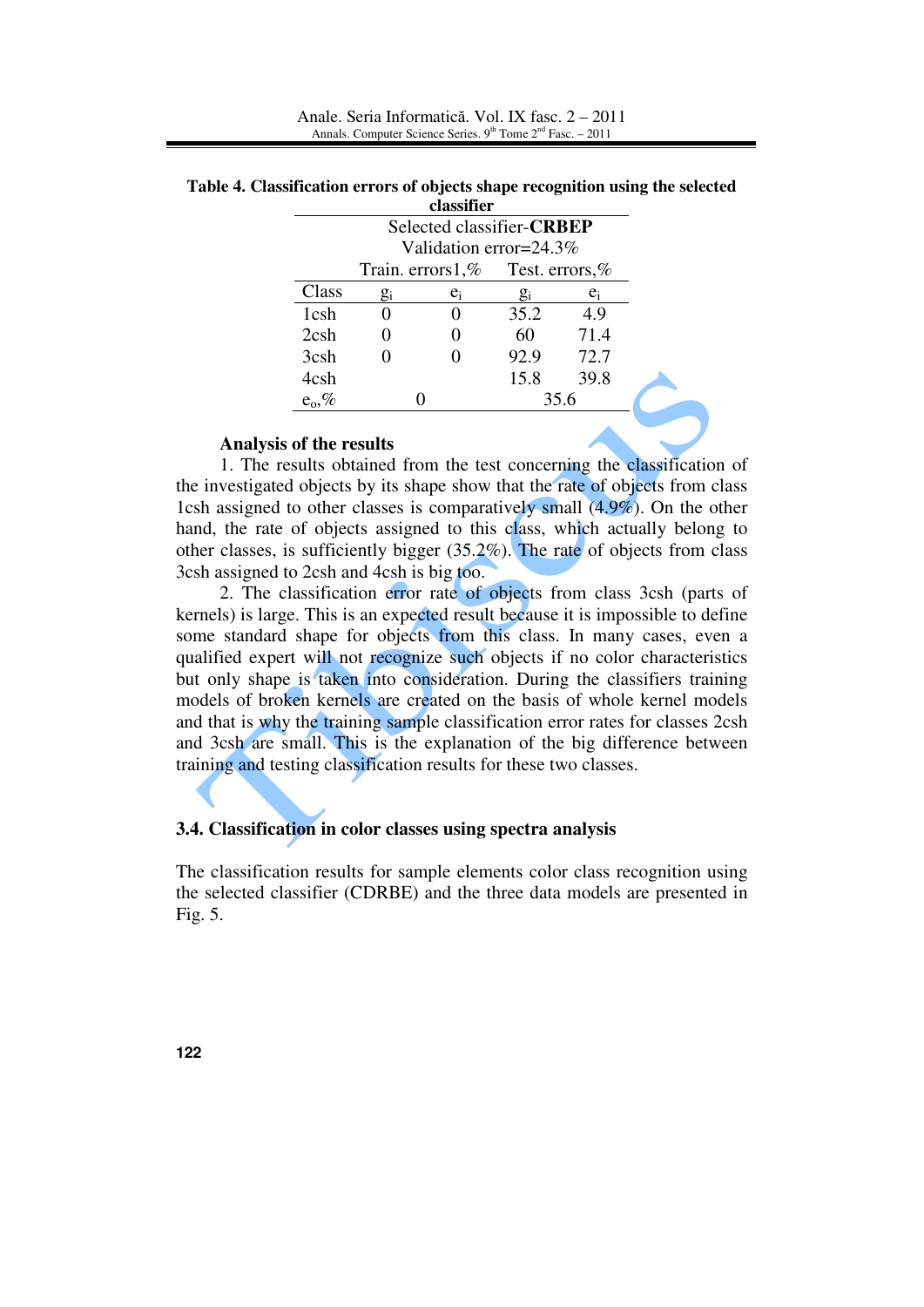



#### **Analysis of the results**

1. The testing error obtained  $(7.3\%)$  is acceptable bearing in mind the specific investigation conditions and the diversity of grain sample elements.

2. The comparative analysis of the results obtained using different variants of classifier validation, training and testing confirms the effectiveness of the INTECHN classification strategy, classifiers, validation approach and data models. For example, if we use the three data models: PCA, Wavelet1+PCA and Wavelet2+PCA the training errors are 6.8%, 6.3% and 10.3% respectively using the CDRBE classifier. The INTECHN validation approach (when the non – grain impurities are included in validation procedure, but are excluded from training sets) decreases the testing error 3.8 times (from 27.6% to 7.3%) in comparison with the traditional validation approach (when the non – grain impurities are simultaneously excluded or included in validation and training sets). The choice of an appropriate classifier for specific classification task has an influence over the classification accuracy too. For example, the training errors obtained using the CDRBE, CSRBE and CRBEP classifiers and PCA data model are 6.8%, 72%, and 7.3% respectively.

3. The classification errors for color class recognition using spectra analysis are sufficiently smaller than the errors using image analysis. For example, the testing errors are 1.3% and 10% respectively using the two approaches when the non – grain impurities are excluded from the validation and testing sets. When we include the non – grain impurities in validation and testing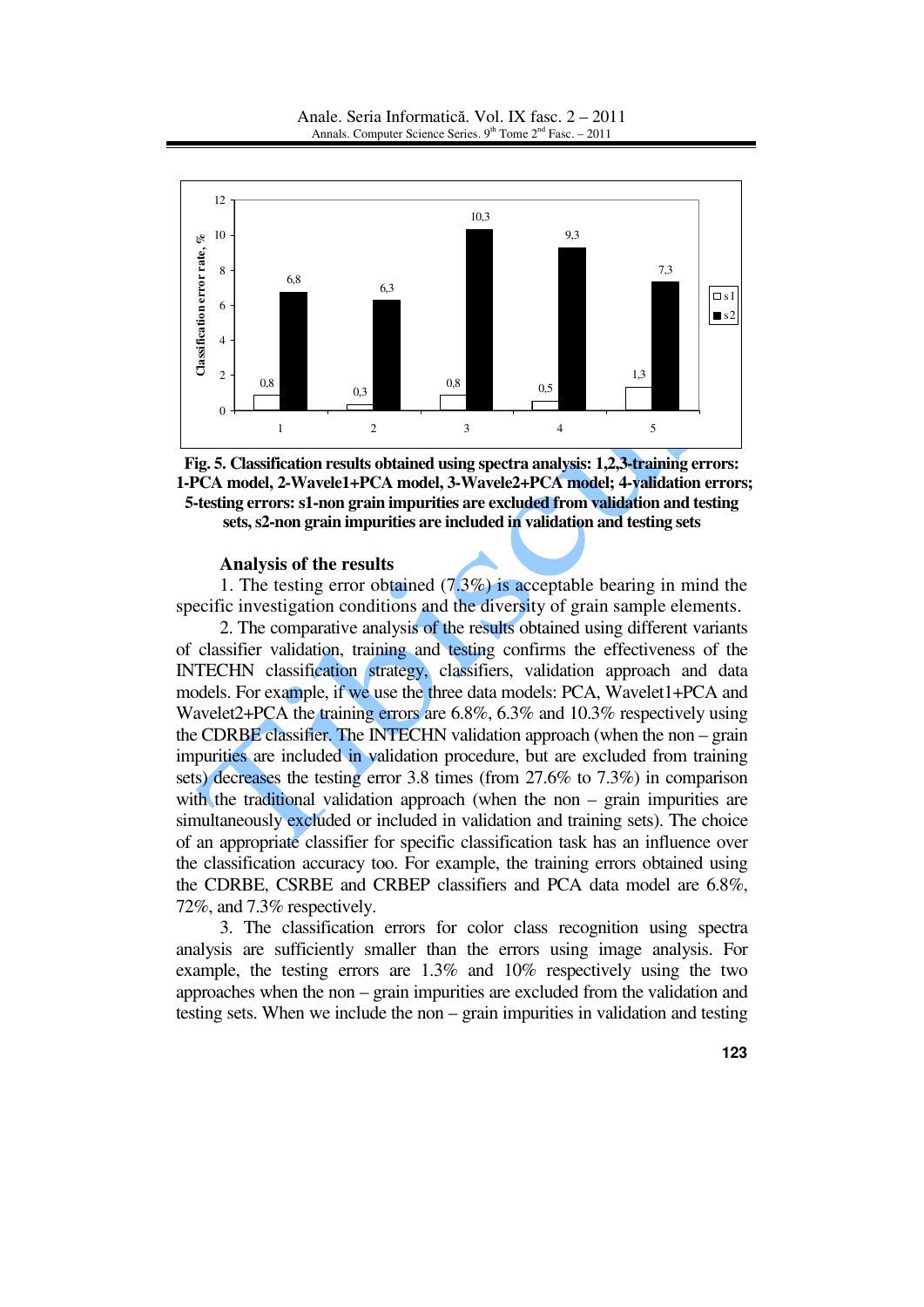sets these two errors are 7.3% and 42%. The big difference between the two errors can be explained by the fact that the object spectral characteristics contain not only information for objects color characteristics, but for their surface texture too. Although typical for some grain groups color zones are found in a big part of non – grain impurities, the surface texture of these elements is sufficiently different from the typical for the grains.

# **2.5. Classification in normative classes**

The results from objects classification (when non – grain impurities are included in testing sets) in normative classes when the selected classifiers and the three variants of data fusion are used, are presented in Table 5.

| Table 5. Classification errors in normative classes |                      |       |                             |                    |                     |                    |  |  |
|-----------------------------------------------------|----------------------|-------|-----------------------------|--------------------|---------------------|--------------------|--|--|
|                                                     |                      |       | Color and shape data fusion |                    |                     |                    |  |  |
| Fusion<br>variant                                   | Variant 1            |       |                             | Variant 2          |                     | Variant 3          |  |  |
| Selected<br>data model                              | RGB                  |       | <b>RGB</b>                  |                    | Wavelet1+PCA        |                    |  |  |
| Selected<br>classifiers                             | <b>CDRBE-CRBEP</b>   |       |                             | <b>CDRBE-CRBEP</b> |                     | <b>CRBEP-CDRBE</b> |  |  |
| Errors                                              | Test. errors $2, \%$ |       | Test. errors2,%             |                    | Test. errors $2,$ % |                    |  |  |
| Class                                               | $g_i$                | $e_i$ | $g_i$                       | $e_i$              | $g_i$               | $e_i$              |  |  |
| 1 <sub>cst</sub>                                    | 7.7                  | 28.2  | 4.2                         | 1.7                | 2.7                 | 6.8                |  |  |
| 2cst                                                | 27.9                 | 32.2  | 17.2                        | 14.4               |                     | 11.9               |  |  |
| 3cst                                                | 12.7                 | 0.8   | 6.4                         | 9.1                | 8.4                 | 0.4                |  |  |
| $e_{o},\%$                                          | 15.3                 |       |                             | 8.6                |                     | 5.3                |  |  |

A detailed representation (confusion matrices) of the grain sample testing set classification using the selected classifier and data model is shown in Tables 6 to 8.

**Table 6. Testing set classification (shape recognition) using the selected classifier**

|                   |   | Actual classes                                                                              |    |    |     |  |
|-------------------|---|---------------------------------------------------------------------------------------------|----|----|-----|--|
|                   |   |                                                                                             |    |    |     |  |
|                   |   |                                                                                             |    |    |     |  |
| Predicted classes |   | <b>116</b> $\overline{11}$ 0 61<br>0 <b>18</b> 4 23<br>3 9 <b>3</b> 27<br>3 25 4 <b>170</b> |    |    |     |  |
|                   | 3 |                                                                                             |    |    |     |  |
|                   |   |                                                                                             |    |    |     |  |
| Total number      |   | 122.                                                                                        | 63 | 11 | 281 |  |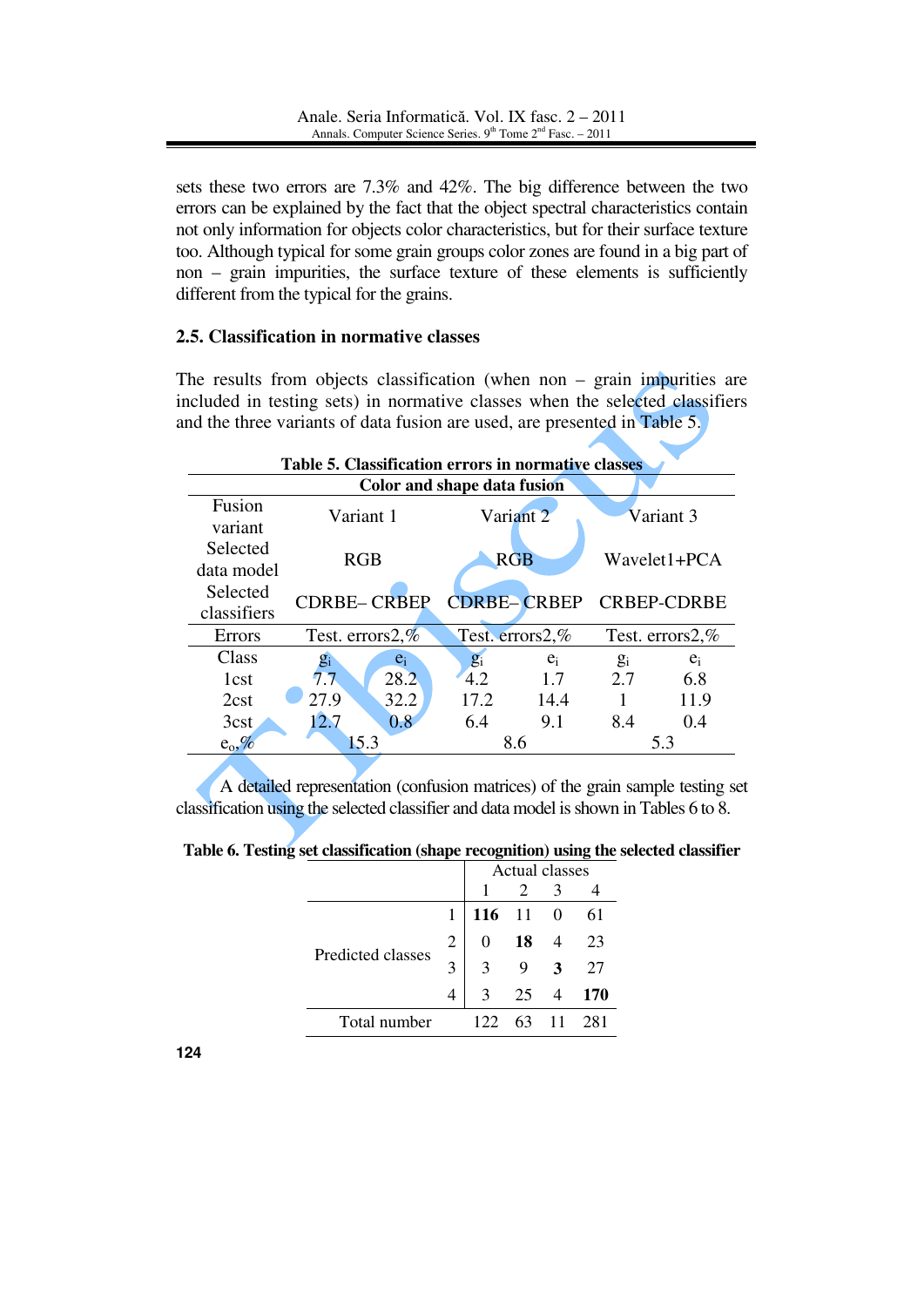| Data model: Wavelet1+PCA, classifier: CDRBE |                |          |                       |          |          |          |                  |          |                |          |
|---------------------------------------------|----------------|----------|-----------------------|----------|----------|----------|------------------|----------|----------------|----------|
|                                             |                |          | <b>Actual classes</b> |          |          |          |                  |          |                |          |
|                                             |                | 1        | 2                     | 3        | 4        | 5        | 6                | 7        | 8              | 9        |
|                                             | 1              | 25       | $\Omega$              | 0        | $\theta$ | $\Omega$ | $\Omega$         | 0        | 0              | 0        |
|                                             | $\overline{2}$ | 0        | 28                    | $\theta$ | $\Omega$ | $\Omega$ | $\Omega$         | 0        | 0              | 0        |
|                                             | 3              | 1        | $\Omega$              | 17       | $\Omega$ | 1        | $\Omega$         | $\theta$ | $\theta$       |          |
|                                             | 4              | $\Omega$ | $\boldsymbol{0}$      | 0        | $\Omega$ | $\Omega$ | $\Omega$         | 0        | 0              | $\theta$ |
| Predicted classes                           | 5              | $\Omega$ | $\theta$              | 0        | $\Omega$ | 9        | $\Omega$         | 0        | 0              | $\Omega$ |
|                                             | 6              | $\Omega$ | $\boldsymbol{0}$      | $\theta$ | $\Omega$ | $\theta$ | $\Omega$         | O        | $\theta$       | O        |
|                                             | 7              | 1        | $\overline{2}$        | $\theta$ | 0        | 0        | O                | 46       | $\overline{0}$ | 3        |
|                                             | 8              | $\Omega$ | $\boldsymbol{0}$      | 0        | 0        | 0        | $\boldsymbol{0}$ | 0        |                | $\Omega$ |
|                                             | 9              | 3        | $\Omega$              | 4        | $\Omega$ |          | $\boldsymbol{0}$ | 2        | $\overline{2}$ | 131      |
| Total number                                |                | 30       | 30                    | 20       |          | 13       |                  | 48       | 11             | 134      |

# **Table 7. Testing set classification (color class recognition) using the selected data model and classifier**

**Table 8. Testing set classification (normative class recognition)** 

| Data fusion – Variant 1 |   |     |                       |                |  |  |  |  |
|-------------------------|---|-----|-----------------------|----------------|--|--|--|--|
|                         |   |     | Actual classes        |                |  |  |  |  |
|                         |   |     | 2                     | 3              |  |  |  |  |
|                         |   | 84  | 5                     | $\overline{2}$ |  |  |  |  |
| Predicted classes       | 2 | 31  | 80                    | 0              |  |  |  |  |
|                         | 3 | 2   | 33                    | 240            |  |  |  |  |
| Total number            |   | 117 | 118                   | 242            |  |  |  |  |
| Data fusion - Variant 2 |   |     |                       |                |  |  |  |  |
|                         |   |     | <b>Actual classes</b> |                |  |  |  |  |
|                         |   |     | 2                     | 3              |  |  |  |  |
|                         | 1 | 115 | 3                     | $\overline{2}$ |  |  |  |  |
| Predicted classes       | 2 | 1   | 101                   | 20             |  |  |  |  |
|                         | 3 | 1   | 14                    | 220            |  |  |  |  |
| Total number            |   | 117 | 118                   | 242            |  |  |  |  |
| Data fusion - Variant 3 |   |     |                       |                |  |  |  |  |
|                         |   |     | Actual classes        |                |  |  |  |  |
|                         |   | 1   | 2                     | 3              |  |  |  |  |
|                         | 1 | 109 | 3                     | 0              |  |  |  |  |
| Predicted classes       | 2 | 0   | 101                   | 1              |  |  |  |  |
|                         | 3 | 8   | 14                    | 241            |  |  |  |  |
| Total number            |   | 117 | 118                   | 242            |  |  |  |  |
|                         |   |     |                       |                |  |  |  |  |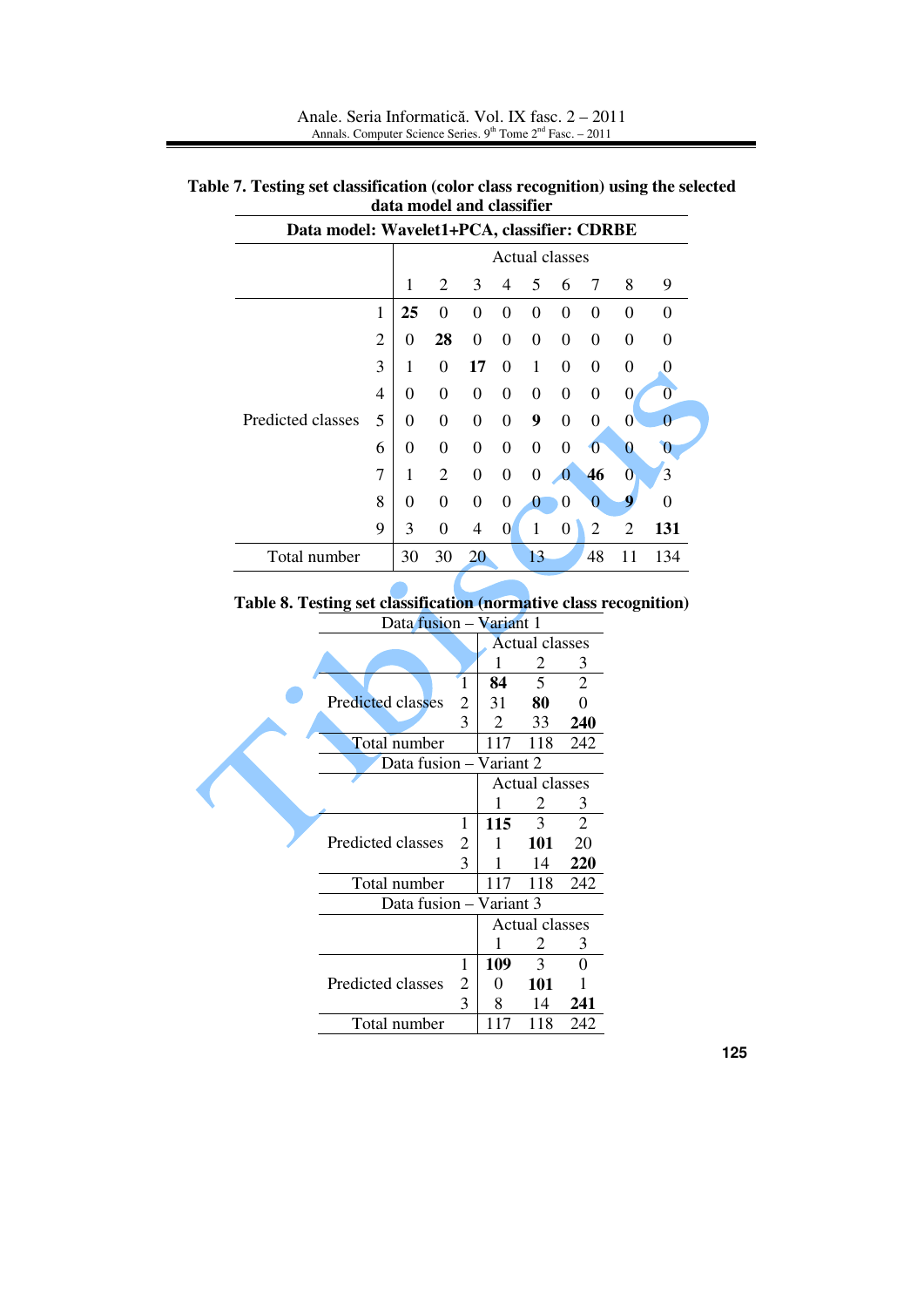#### **Analysis of the results**

1. The object classification in normative classes (1cst, 2cst, and 3cst) involves complex assessment of color and shape characteristics of the investigated objects. Color and shape data are fused together for this purpose. The data fusion procedure improves sufficiently the final classification results. The classification error rate  $e_0$  in normative classes using CVS (Selected variant CDRBE– CRBEP) is 15.3% when data fusion Variant 1 is used and 8.6% when Variant 2 is used, while the errors of object color zones extraction and object shape recognition are 41,9% and 35.6% respectively. .

2. The choice of an appropriate procedure for fusion the results from color characteristics and objects shape analysis has a significant influence over the final classification accuracy. When we use Variant 3 for class recognition, the classification error rate *e0* decreases 1.6 times in comparison with the best results obtained using CVS. This is because the spectra analysis gives the best results for color class recognition.

## **Conclusions**

The results from the investigation at this stage of the INTECHN project implementation concerning estimation of grain sample quality using complex assessment based on color image and spectra analysis can be summarized as follow:

1. The developed approaches, methods, and tools for grain samples quality assessment based on the complex analysis of object color, surface texture, and shape give an acceptable accuracy under specific experimental circumstances.

The error rate  $e_0 = 5.3\%$  of the final categorization in the normative classes can be accepted as a good result at this stage of project implementation.

2. The data fusion procedure improves sufficiently the final classification results. The classification error rate  $e_0$  using CVS is 15.3% when Variant 1 is used and 8.6% when Variant 2 is used, while the errors of object color zones extraction and object shape recognition are 41,9% and 35.6% respectively.

3. The results obtained show that the choice of an appropriate procedure for fusion the results from color characteristics and objects shape analysis has a significant influence over the final classification accuracy.

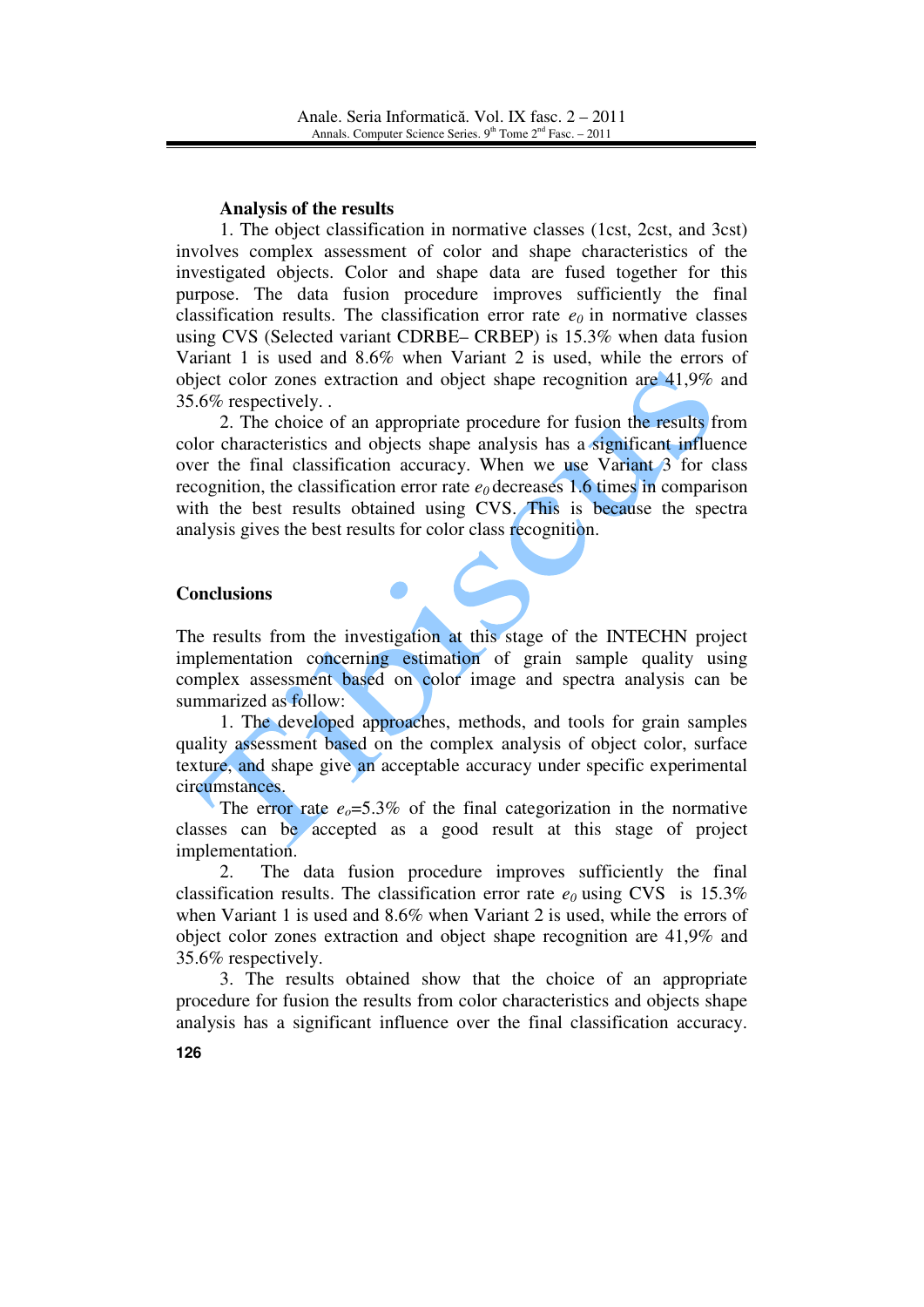When we use the second algorithm (Variant 2), which is based on color zones topology assessment the classification error rate decreases 1.8 times compared to the first algorithm (Variant 1) in which color class assessment is based on the registration the presence of the typical color zones combinations only. When we fuse the results from color class recognition obtained using spectra analysis and shape class recognition obtained using image analysis (Variant 3) the final classification accuracy is increased 2.9 and 1.6 times in comparison with Variant 1 and Variant 2 respectively.

# **Acknowledgements**

INTECHN platform development, as well as presented analyses and results are a part of implementation of the research project "Intelligent Technologies for Assessment of Quality and Safety of Food Agricultural Products", funded by the Bulgarian National Science Fund.

# **References**

- [BPS06] **T. Baye, T. Pearson, A. Settles** *Development of a calibration to predict maize seed composition using single kernel near infrared spectroscopy*, Journal of Cereal Science, vol. 43, No. 2, pp. 236-243, 2006.
- [BS03] **T. Brosnan, D.W. Sun** *Inspection and grading of agricultural and food products by computer vision systems - a review*, Computers and Electronics in Agriculture, vol. 36, pp. 193 – 213, 2003.
- [C+06] **D. Cozzolino, A. Fassio, E. Fernández, E. Restaino, A. La Manna –** *Measurement of chemical composition in wet whole maize silage by visible and near infrared reflectance spectroscopy*. Animal Feed Science and Technology, Vol. 129, No 3-4, pp. 329-336, 2006.
- [Car03] **M. Carlos** *Prediction Chemical Composition and Alveograph Parameters on Wheat by Near-Infrared Transmittance Spectroscopy.* Journal of Cereal Chemistry, Vol. 51, No 21, pp. 6335–6339, 2003.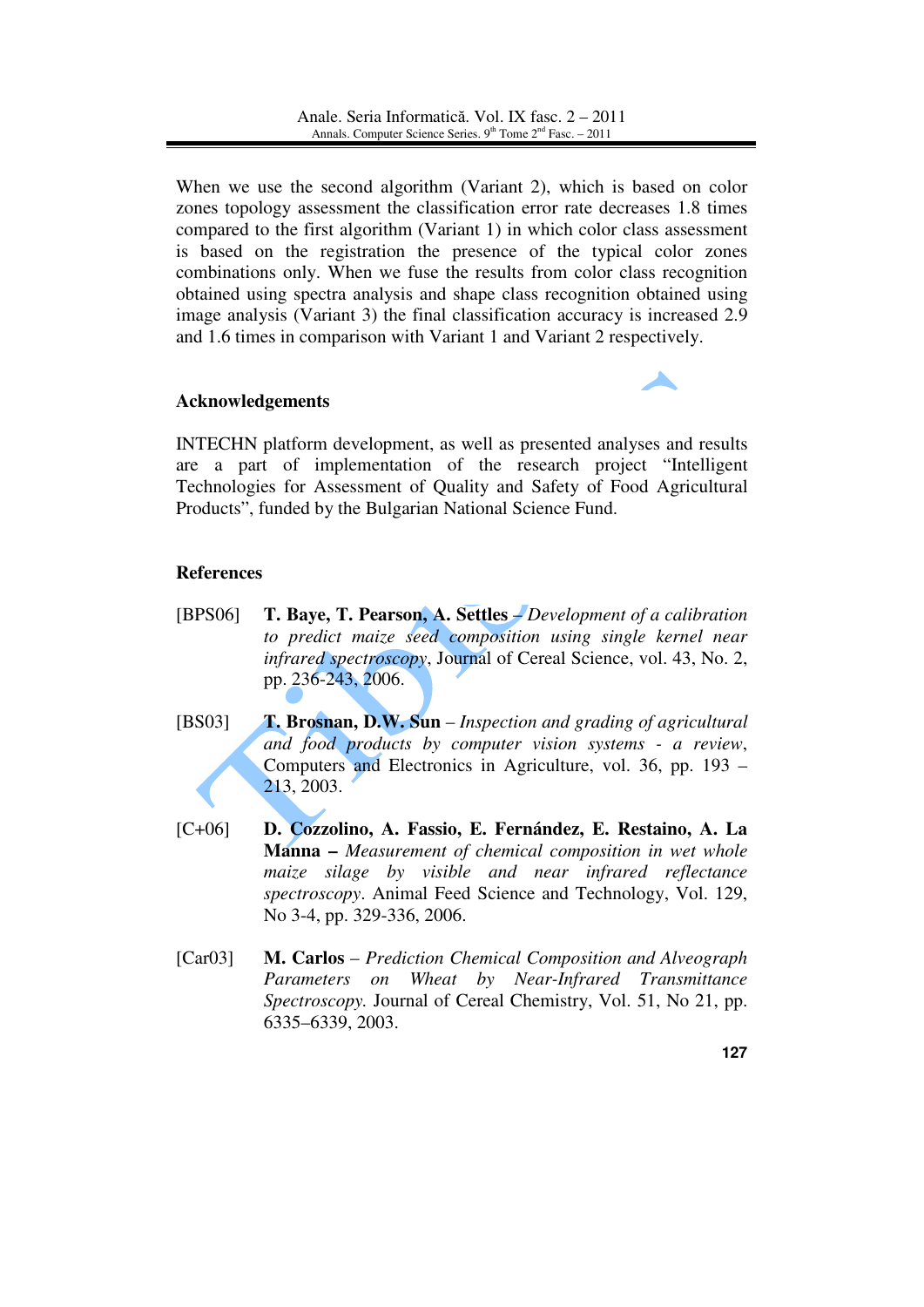- [F+09] **V. Fernández-Ibañez, A. Soldado, A. Martínez-Fernández, B. de la Roza-Delgado** – *Application of near infrared spectroscopy for rapid detection of aflatoxin B1 in maize and barley as analytical quality assessment*. Food Chemistry, Vol. 113, No 2, pp. 629-634, 2009.
- [H+08] **H. Huang, H. Yu, H. Xu, Y. Ying** *Near infrared spectroscopy for on/in-line monitoring of quality in foods and beverages: A review,* Journal of Food Engineering, vol. 87, No. 3, pp. 303-313, 2008.
- [JPV00] **D. Jayas, J. Paliwal, N. Visen** *Multy-layer Neural Networks for Image Analysis of Agricultural Products*. Agricultural Engineering Research, Vol. 77, No 2, pp. 119-128. 2000.
- [L+93] **K. Liao, M. Paulsen, J. Reid, B. Ni, E. Maghirang** *Corn kernel breakage classification by machine vision using a neural network classifier,* Transactions of the ASAE, vol. 36, No. 6, pp. 1949 – 1953, 1993.
- [LJS99] **X. Luo, D.S. Jayas, S. Symons** *Comparison of statistical and neural network methods for classifying cereal grains using machine vision.* Transactions of the ASAE, Vol. 42, No. 2, pp. 413 – 419, 1999.
- [M+02] **M. Mladenov, S. Penchev, R. Tzonev, P. Daskalov, V. Stoianov, E. Kuleva, B. Borisov** – *Seeds Purity Assessment Using 2D Image Analysis.* In Proceedings of the 4<sup>th</sup> International Conference on Technology and Automation, Thessaloniki, Greece, pp. 399 – 404, 2002.
- [M+04] **M. Mladenov, S. Penchev, B. Borisov, K. Arvanitis, N. Sigrimis** – *Evaluation of some properties for purity assessment of seeds using computer vision system,* In Proceedings of AgEng2004, Leuven, Belgium, paper No. 590, 2004.
- [M+10] **S. Mahesh, D. Jayas, J. Paliwal, N. White** *Identification of wheat classes at different moisture levels using near-infrared hyperspectral images of bulk samples*, Sensing and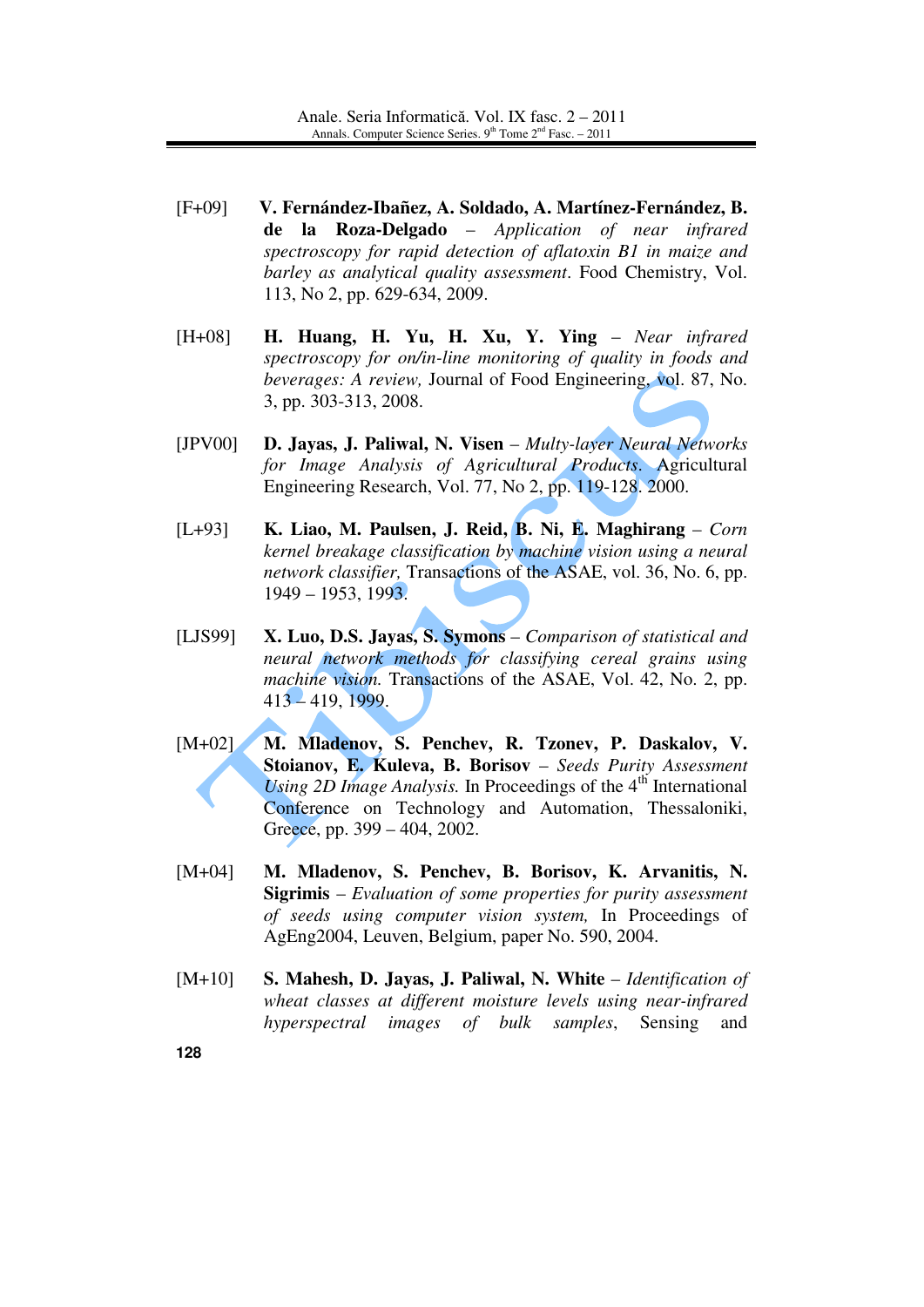instrumentation for food quality and safety, DOI: 10.1007/s11694-010-9104-2, 2010.

- [M+11] **M. Mladenov, S. Penchev, M. Dejanov, M. Mustafa** *Quality Assessment of Grain Samples using Color Image Analysis,* In Proceedings of the IASTED International Conference, Signal Processing, Pattern Recognition, and Applications (SPPRA 2011), Innsbruck, Austria, pp. 37 – 44, 2011.
- [MD08] **M. Mladenov, M. Dejanov** *Application of neural networks for seed germination assessment,* In Proceedings of the 9th WSEAS international conference on Neural Networks CNN'08, Sofia, Bulgaria, pp. 67 – 72, 2008.
- [MJ00] **S. Majumdar, D. Jayas** *Classification of cereal grains using machine vision, Part3: Texture models,* Transactions of the ASAE, vol. 43, No. 6, pp. 1681 – 1687, 2000.
- [N+88] **S. Ning, R. Ruan, L. Luo, X. Chen, P. Chen, R. Jones** *Automation of a machine vision and neural network based system for determination of scabby rate of wheat samples,*  ASAE Annual International Meeting, Orlando, Florida, USA, 1988.
- [O+07] **J.I. Ortiz-Monasterio, N. Palacios-Rojas, E. Meng, K. Pixley, R. Trethowan, R.J. Peña** – *Enhancing the mineral and vitamin content of wheat and maize through plant breeding.* Journal of Cereal Science, Vol. 46, No 3, pp. 293-307, 2007.
- [P+03] **J. Paliwal, N. Visen, D. Jayas, N. White** *Cereal grain and dockage identification using machine vision,* Biosystems Engineering, vol. 85, No. 1, pp. 51-57, 2003.
- [P+10] **K.H.S. Peiris, M.O. Pumphrey, Y. Dong, E.B. Maghirang, W. Berzonsky, F. E. Dowell** – *Near-Infrared Spectroscopic Method for Identification of Fusarium Head Blight Damage and Prediction of Deoxynivalenol in Single Wheat Kernels*. Journal of Cereal Chemistry, Vol. 87, No 6, pp. 511–517, 2010.